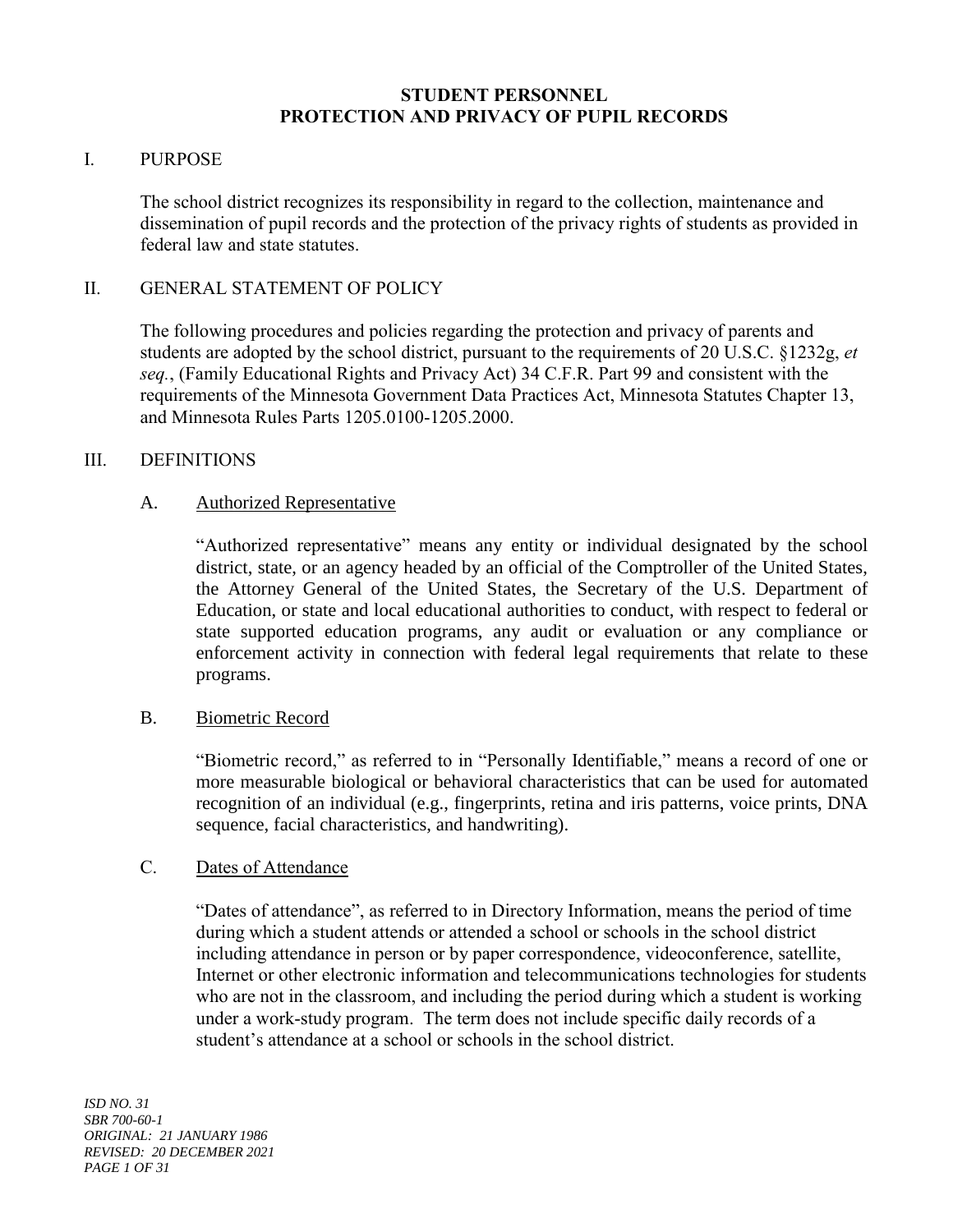### D. Directory Information

"Directory information" means information contained in an education record of a student that would not generally be considered harmful or an invasion of privacy if disclosed. It includes, but is not limited to: the student's name, address, telephone listing, electronic mail address, photograph, date and place of birth, major field of study, dates of attendance, grade level, enrollment status (i.e., full-time or part-time) participation in officially recognized activities and sports, weight and height of members of athletic teams, degrees, honors and awards received, and the most recent educational agency or institution attended. It also includes the name, address, and telephone number of the student's parent(s). Directory information does not include:

- 1. a student's social security number;
- 2. a student's identification number (ID), user ID, or other unique personal identifier used by a student for purposes of accessing or communicating in electronic systems if the identifier may be used to access education records without use of one or more factors that authenticate the student's identity such as a personal identification number (PIN), password, or other factor known or possessed only by the authorized user;
- 3. a student ID or other unique personal identifier that is displayed on a student ID badge if the identifier can be used to gain access to educational records when used in conjunction with one or more factors that authenticate the student's identity, such as a PIN, password, or other factor known or possessed only by the student;
- 4. personally identifiable data which references religion, race, color, social position, or nationally; or
- 5. data collected from nonpublic school students, other than those who receive shared time educational services, unless written consent is given by the student's parent or guardian.

#### E. Education Records

- 1. What constitutes "education records". Education records means those records that are: (1) directly related to a student; and (2) maintained by the school district or by a party acting for the school district.
- 2. What does not constitute education records. The term, "education records" does not include:
	- a. Records of instructional personnel that are:
		- (1) kept in the sole possession of the maker of the record;
		- (2) used only as a personal memory aid;
		- (3) not accessible or revealed to any other individual, except a temporary substitute teacher; and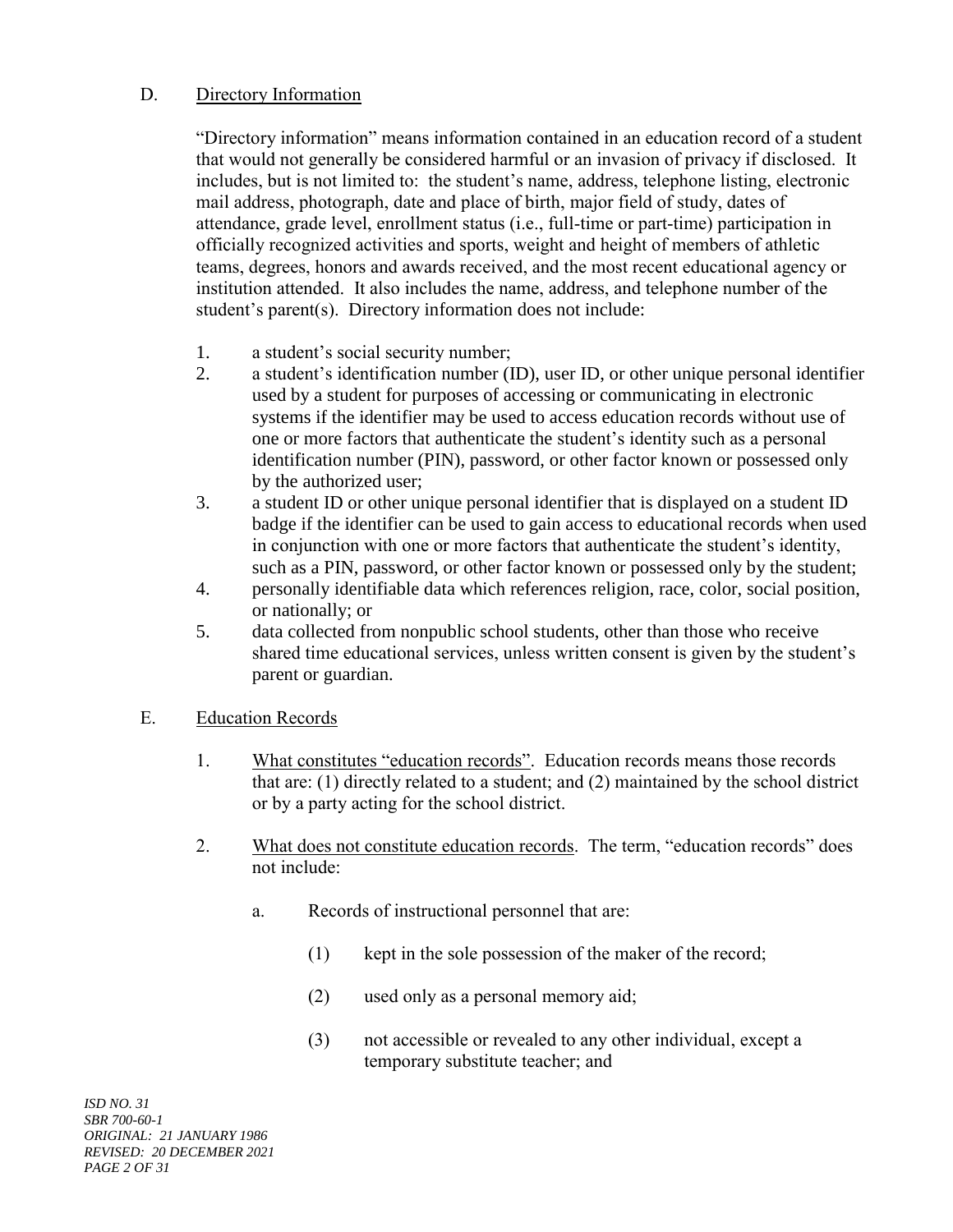- (4) are destroyed at the end of the school year.
- b. Records of a law enforcement unit of the school district, provided education records maintained by the school district are not disclosed to the unit, and the law enforcement records are:
	- (1) maintained separately from education records;
	- (2) maintained solely for law enforcement purposes; and
	- (3) disclosed only to law enforcement officials of the same jurisdiction.
- c. Records relating to an individual, including a student, who is employed by the school district which:
	- (1) are made and maintained in the normal course of business;
	- (2) relate exclusively to the individual in that individual's capacity as an employee; and
	- (3) are not available for use for any other purpose.

However, records relating to an individual in attendance at the school district who is employed as a result of his or her status as a student are educational records.

- d. Records relating to an eligible student, or a student attending an institution of post-secondary education, that are:
	- (1) made or maintained by a physician, psychiatrist, psychologist or other recognized professional or paraprofessional acting in his or her professional or paraprofessional capacity or assisting in that capacity;
	- (2) made, maintained, or used only in connection with the provision of treatment to the student; and
	- (3) disclosed only to individuals providing the treatment; provided that the records can be personally reviewed by a physician or other appropriate professional of the student's choice. For the purpose of this definition, "treatment" does not include remedial educational activities or activities that are a part of the program of instruction within the school district.
- e. Records created or received by the school district after an individual is no longer a student at the school district and that are not directly related to the

*ISD NO. 31 SBR 700-60-1 ORIGINAL: 21 JANUARY 1986 REVISED: 20 DECEMBER 2021 PAGE 3 OF 31*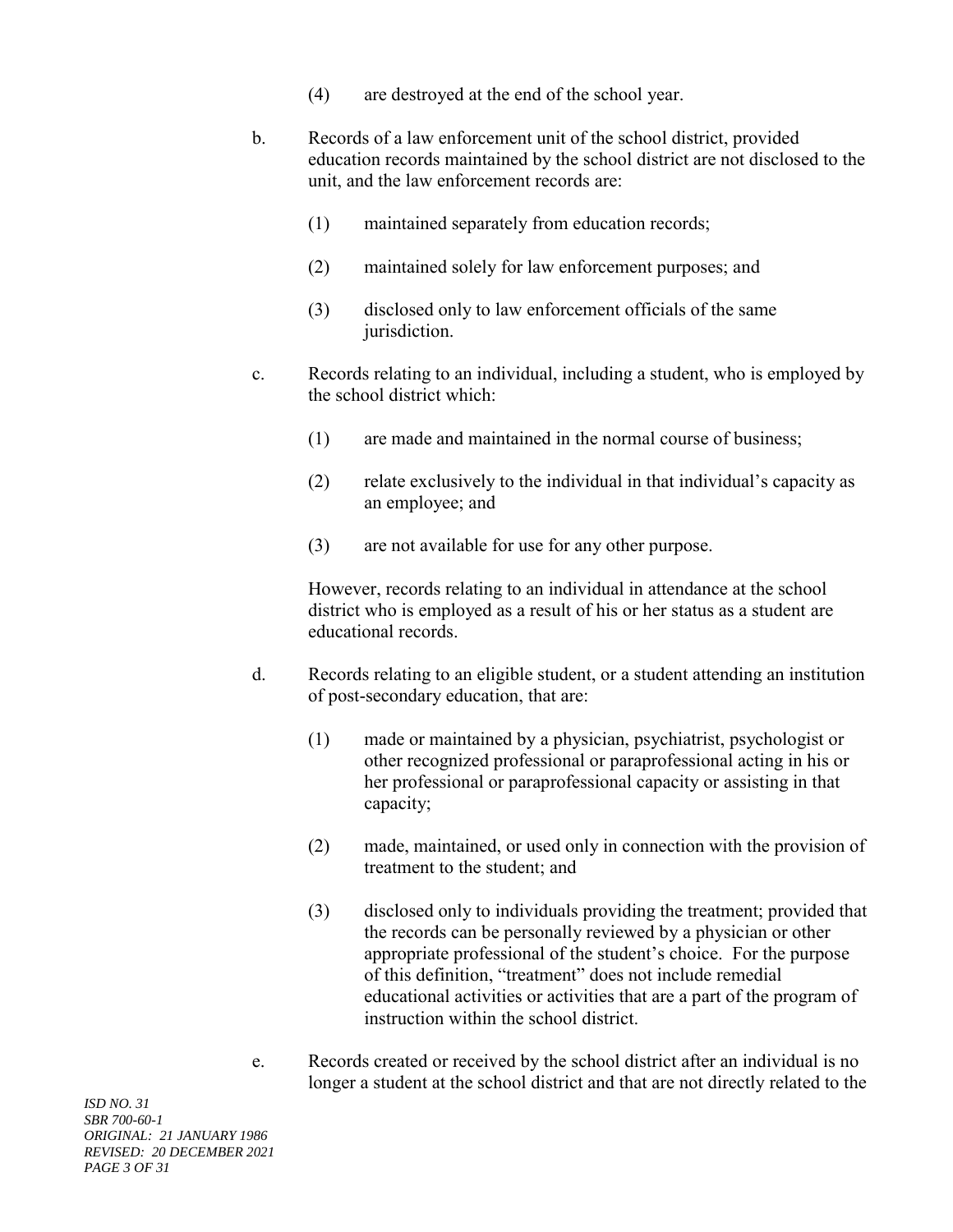individual's attendance as a student.

f. Grades on peer-related papers before the papers are collected and recorded by a teacher.

### F. Eligible Student

"Eligible student" means a student who has attained eighteen (18) years of age or is attending an institution of post-secondary education.

### G. Juvenile Justice System

"Juvenile justice system" includes criminal justice agencies and the judiciary when involved in juvenile justice activities.

### H. Legitimate Educational Interest

"Legitimate educational interest" includes an interest directly related to classroom instruction, teaching, student achievement and progress, discipline of a student, student health and welfare, and the ability to respond to a request for education data. It includes a person's need to know in order to:

- 1. Perform an administrative task required in the school or employee's contract or position description approved by the school board;
- 2. Perform a supervisory or instructional task directly related to the student's education;
- 3. Perform a service or benefit for the student or the student's family such as health care, counseling, student job placement or student financial aid;
- 4. Perform a task directly related to responding to a request for data.
- I. Parent

"Parent" means a parent of a student and includes a natural parent, a guardian, or an individual acting as a parent of the student in the absence of a parent or guardian. The school district may presume the parent has the authority to exercise the rights provided herein, unless it has been provided with evidence that there is a state law or court order governing such matters as marriage dissolution, separation or child custody, or a legally binding instrument which provides to the contrary.

## J. Personally Identifiable

"Personally identifiable" means that the data or information includes, but is not limited to: (a) a student's name; (b) the name of the student's parent or other family member; (c) the address of the student or student's family; (d) a personal identifier such as the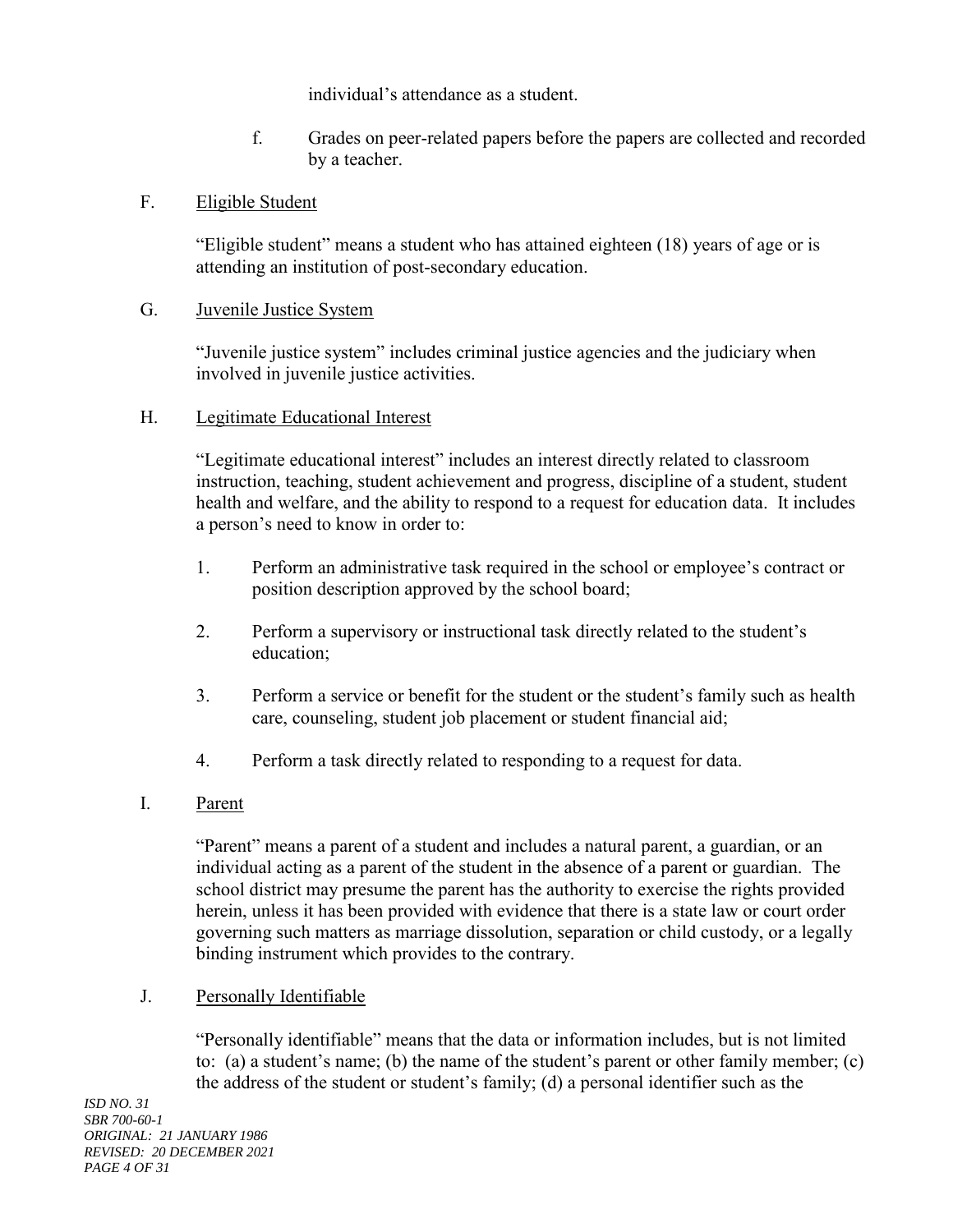student's social security number or student number or biometric record; (e) other indirect identifiers, such as the student's date of birth, place of birth, and mother's maiden name; (f) other information that, alone or in combination, is linked or linkable to a specific student that would allow a reasonable person in the school community, who does not have personal knowledge of the relevant circumstances, to identify the student with reasonable certainty; or (g) information requested by a person who the school district reasonably believes knows the identity of the student to whom the education record relates.

## K. Record

"Record" means any information or data recorded in any way including, but not limited to, handwriting, print, computer media, video or audio tape, film, microfilm and microfiche.

### L. Responsible Authority

"Responsible authority" means Superintendent or designee.

### M. Student

"Student" includes any individual who is or has been in attendance, enrolled or registered at the school district and regarding whom the school district maintains education records. Student also includes applicants for enrollment or registration at the school district, and individuals who receive shared time educational services from the school district.

## N. School Official

"School official" includes: (a) a person duly elected to the school board; (b) a person employed by the school board in an administrative, supervisory, instructional or other professional position; (c) a person employed by the school board as a temporary substitute in a professional position for the period of his or her performance as a substitute; and (d) a person employed by, or under contract to, the school board to perform a special task such as a secretary, a clerk, as public information officer or data practices compliance official, an attorney or an auditor for the period of his or her performance as an employee or contractor.

#### O. Summary Data

"Summary data" means statistical records and reports derived from data on individuals but in which individuals are not identified and from which neither their identities nor any other characteristic that could uniquely identify the individual is ascertainable.

#### P. Other Terms and Phrases

All other terms and phrases shall be defined in accordance with applicable state and federal law or ordinary customary usage.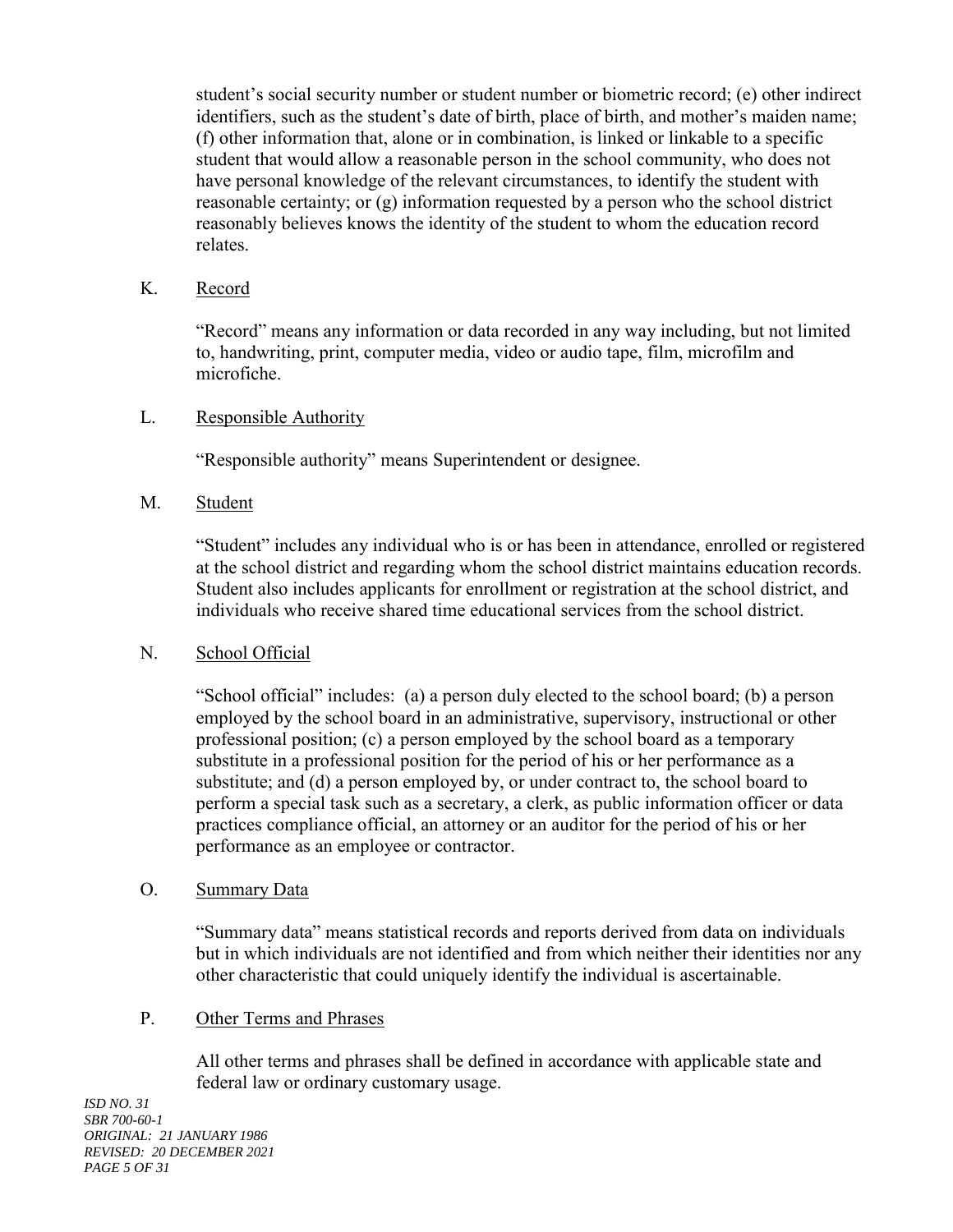## IV. GENERAL CLASSIFICATION

State law provides that all data collected, created, received or maintained by a school district are public unless classified by state or federal law as not public or private or confidential. State law classifies all data on individuals maintained by a school district which relates to a student as private data on individuals. This data may not be disclosed to parties other than the parent or eligible student without consent, except pursuant to a valid court order, certain state statutes authorizing access, and the provisions of FERPA and the regulations promulgated thereunder.

### V. STATEMENT OF RIGHTS

#### A. Rights of Parents and Eligible Students

Parents and eligible students have the following rights under this policy:

- 1. The right to inspect and review the student's education records;
- 2. The right to request the amendment of the student's education records to ensure that they are not inaccurate, misleading or otherwise in violation of the student's privacy or other rights;
- 3. The right to consent to disclosures of personally identifiable information contained in the student's education records, except to the extent that such consent is not required for disclosure pursuant to this policy, state or federal law, or the regulations promulgated thereunder;
- 4. The right to refuse release of names, addresses, and home telephone numbers of students in grades 11 and 12 to military recruiting officers and post-secondary educational institutions;
- 5. The right to file a complaint with the U.S. Department of Education concerning alleged failures by the school district to comply with the federal law and the regulations promulgated thereunder;
- 6. The right to be informed about rights under the federal law; and
- 7. The right to obtain a copy of this policy at the location set forth in the Section XXI of this policy.

#### B. Eligible Students

All rights and protections given parents under this policy transfer to the student when he or she reaches eighteen (18) years of age or enrolls in an institution of post-secondary education. The student then becomes an "eligible student." However, the parents of an eligible student who is also a "dependent student" are entitled to gain access to the education records of such student without first obtaining the consent of the student. In addition, parents of an eligible student may be given access to education records in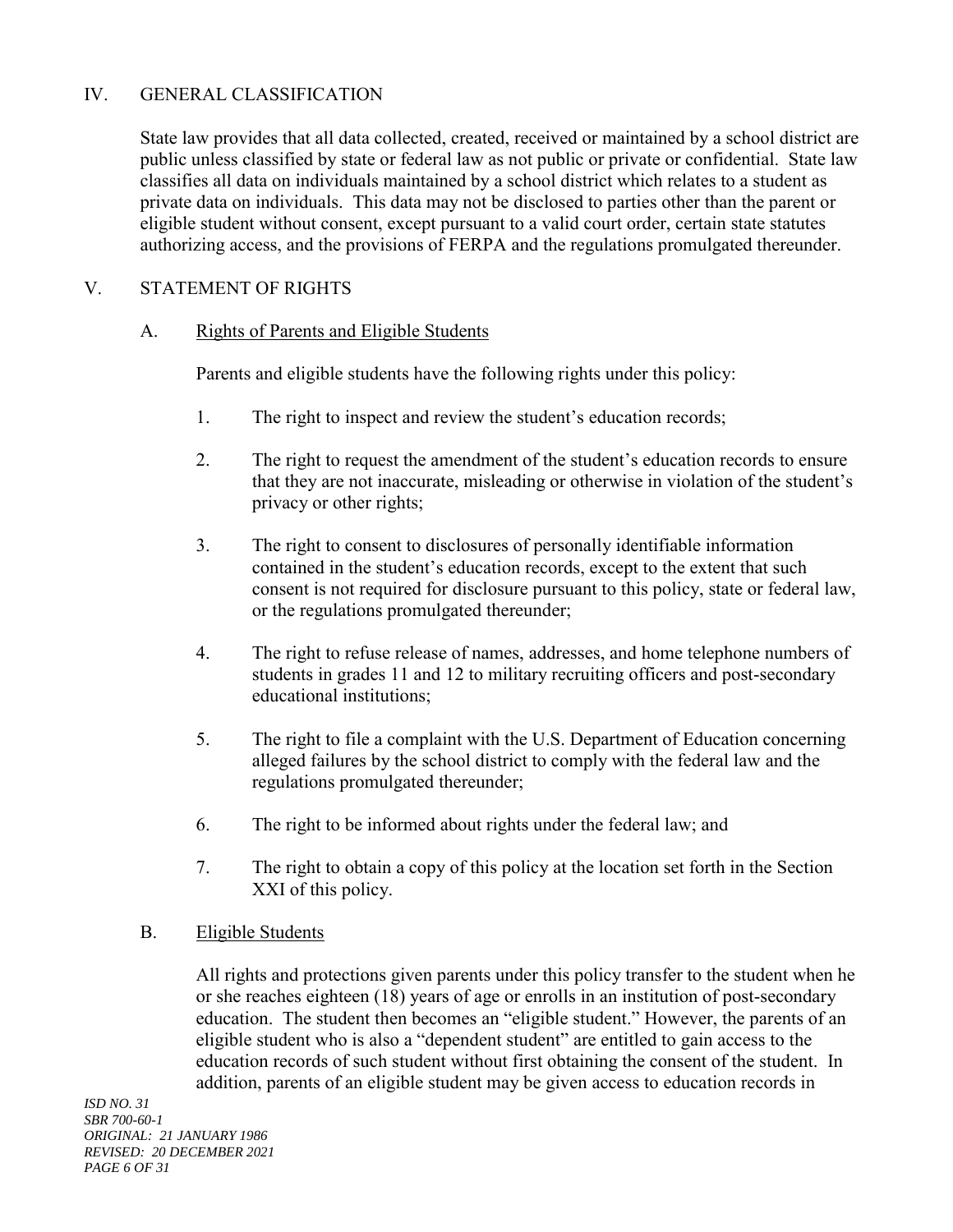connection with a health or safety emergency if the disclosure meets the conditions of any provision set forth in 34 C.F.R. § 99.31(a).

### C. Students with a Disability

The school district shall follow 34 C.F.R. § 300.610-300.617, with regard to the privacy, notice, access, record keeping and accuracy of information related to students with a disability.

### VI. DISCLOSURE OF EDUCATION RECORDS

#### A. Consent Required for Disclosure

- 1. The school district shall obtain a signed and dated written informed consent of the parent of a student or the eligible student before disclosing personally identifiable information from the education records of the student, except as provided herein.
- 2. The written consent required by this subdivision must be signed and dated by the parent of the student or the eligible student giving the consent and shall include:
	- a. a specification of the records to be disclosed;
	- b. the purpose or purposes of the disclosure;
	- c. the party or class of parties to whom the disclosure may be made;
	- d. the consequences of giving informed consent; and
	- e. if appropriate, a termination date for the consent.
- 3. When a disclosure is made under this subdivision:
	- a. if the parent or eligible student so requests, the school district shall provide him or her with a copy of the records disclosed; and
	- b. if the parent of a student who is not an eligible student so requests, the school district shall provide the student with a copy of the records disclosed.
- 4. A signed and dated written consent may include a record and signature in electric form that:
	- a. identifies and authenticates a particular person as the source of the electronic consent; and
	- b. indicates such person's approval of the information contained in the electronic consent.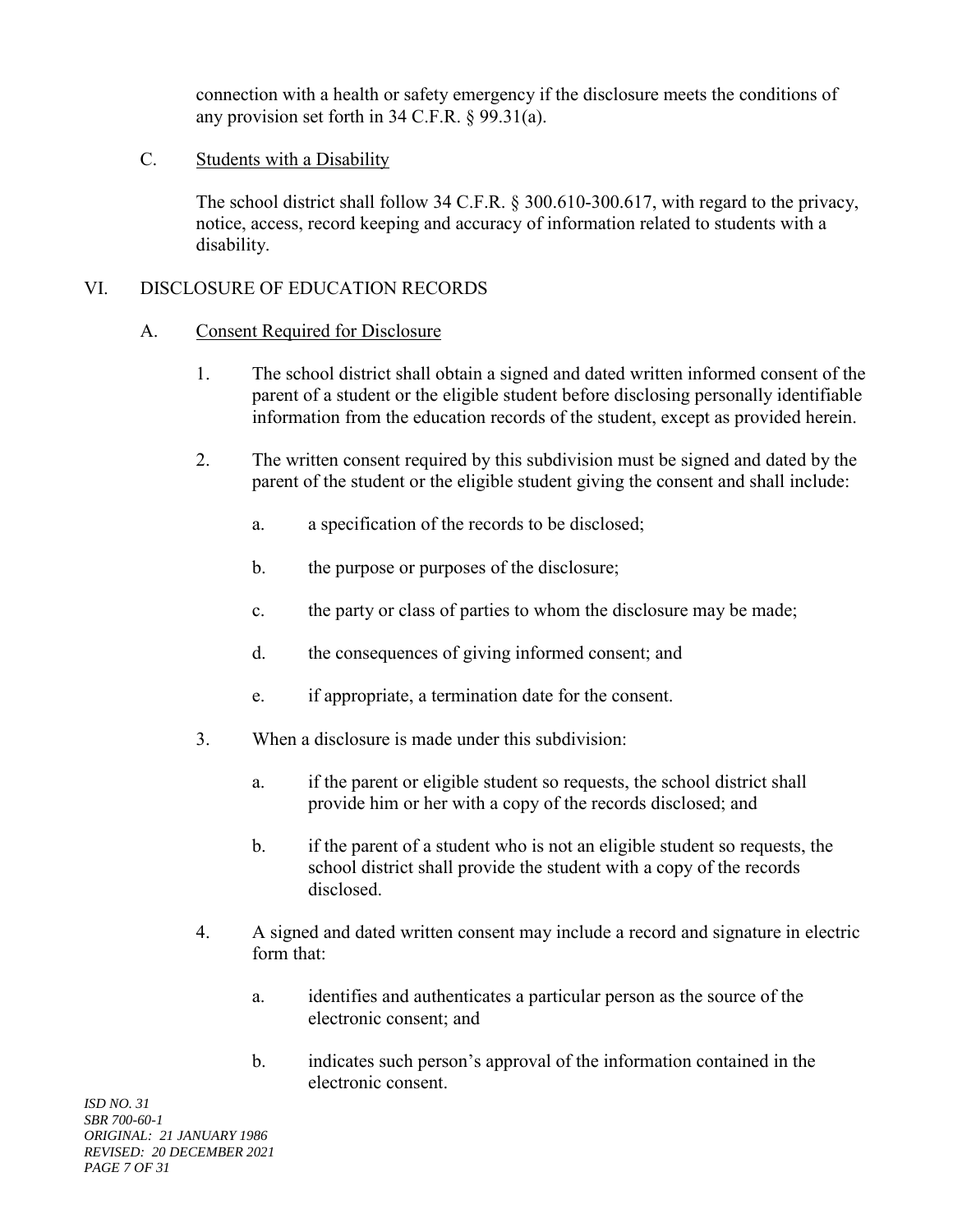- 5. If the responsible authority seeks an individual's informed consent to the release of private data to an insurer or the authorized representative of an insurer, informed consent shall not be deemed to have been given unless the statement is:
	- a. in plain language;
	- b. dated;
	- c. specific in designating the particular persons or agencies the data subject is authorizing to disclose information about the data subject;
	- d. specific as to the nature of the information the subject is authorizing to be disclosed;
	- e. specific as to the persons or agencies to whom the subject is authorizing information to be disclosed;
	- f. specific as to the purpose or purposes for which the information may be used by any of the parties named in Clause e above, both at the time of the disclosure and at any time in the future; and
	- g. specific as to its expiration date which should be within a reasonable time, not to exceed one year except in the case of authorizations given in connection with applications for: (i) life insurance or noncancellable or guaranteed renewable health insurance and identified as such, two years after the date of the policy, or (ii) medical assistance under Minnesota Statutes Chapter 256B or Minnesota Care under Minnesota Statutes Chapter 256L, which shall be ongoing during all terms of eligibility, for individualized education program health-related services provided by a school district that are subject to third party reimbursement.

## 6. Eligible Student Consent

Whenever a student has attained eighteen (18) years of age or is attending an institution of post-secondary education, the rights accorded to and the consent required of the parent of the student shall thereafter only be accorded to and required of the eligible student, except as provided in Section V. of this policy.

#### B. Prior Consent for Disclosure Not Required

The school district may disclose personally identifiable information from the education records of a student without the written consent of the parent of the student or the eligible student unless otherwise provided herein, if the disclosure is:

1. To other school officials, including teachers, within the school district whom the school district determines have a legitimate educational interest in such records;

*ISD NO. 31 SBR 700-60-1 ORIGINAL: 21 JANUARY 1986 REVISED: 20 DECEMBER 2021 PAGE 8 OF 31*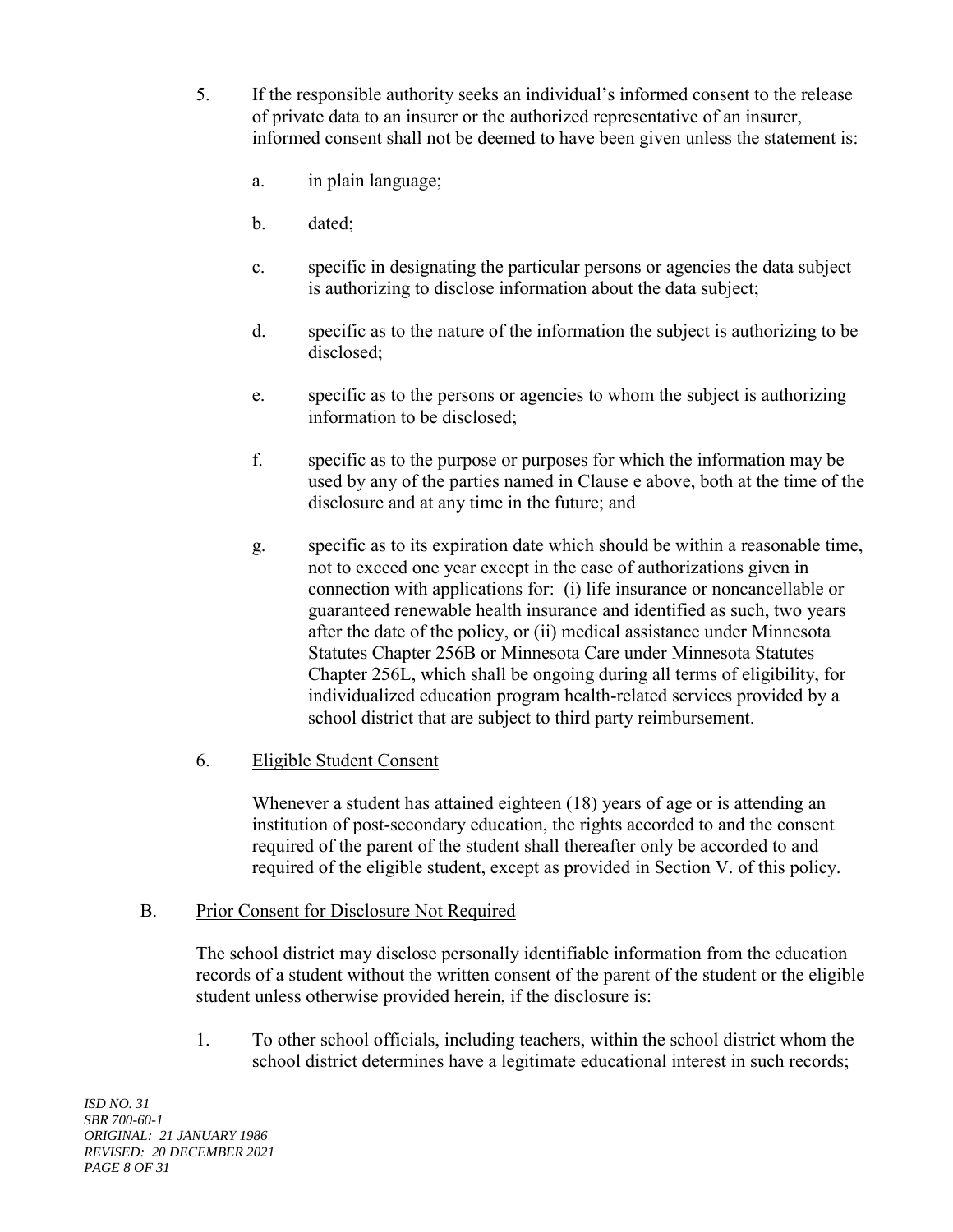- 2. To a contractor, consultant, volunteer, or other party to whom the school district has outsourced institutional services or functions provided that the outside party:
	- a. performs an institutional service or function for which the school district would otherwise use employees;
	- b. is under the direct control of the school district with respect to the use and maintenance of education records; and
	- c. will not disclose the information to any other party without the prior consent of the parent or eligible student and uses the information only for the purposes for which the disclosure was made.
- 3. To officials of other schools or school districts, or post-secondary educational institutions in which the student seeks or intends to enroll or is already enrolled, as long as the disclosure is for purposes related to the student's enrollment or transfer. The records shall include information about disciplinary action taken as a result of any incident in which the student possessed or used a dangerous weapon, and with proper annual notice (See Section XIX.), suspension and expulsion information pursuant to section 7917 of the federal Every Student Succeeds Act, 20 U.S.C. § 7919, School Board Policy 700-40-7, Staff Notification of Violent Behavior by Students, and if applicable, data regarding a student's history of violent behavior. The records also shall include a copy of any probable cause notice or any disposition or court order under Minnesota Statutes § 260B.171, unless the data are required to be destroyed under Minnesota Statutes § 120A.22, Subd. 7(c) or § 121A.75. On request, the school district will provide the parent or eligible student with a copy of the education records that have been transferred and provide an opportunity for a hearing to challenge the content of those records in accordance with Section XV. of this policy;
- 4. To authorized representatives of the Comptroller General of the United States, the Attorney General of the United States, the Secretary of the U.S. Department of Education, or the Commissioner of the State Department of Education or his or her representative, subject to the conditions relative to such disclosure provided under federal law;
- 5. In connection with financial aid for which a student has applied or has received, if the information is necessary for such purposes as to:
	- a. determine eligibility for the aid;
	- b. determine the amount of the aid;
	- c. determine conditions for the aid; or
	- d. enforce the terms and conditions of the aid.

*ISD NO. 31 SBR 700-60-1 ORIGINAL: 21 JANUARY 1986 REVISED: 20 DECEMBER 2021 PAGE 9 OF 31*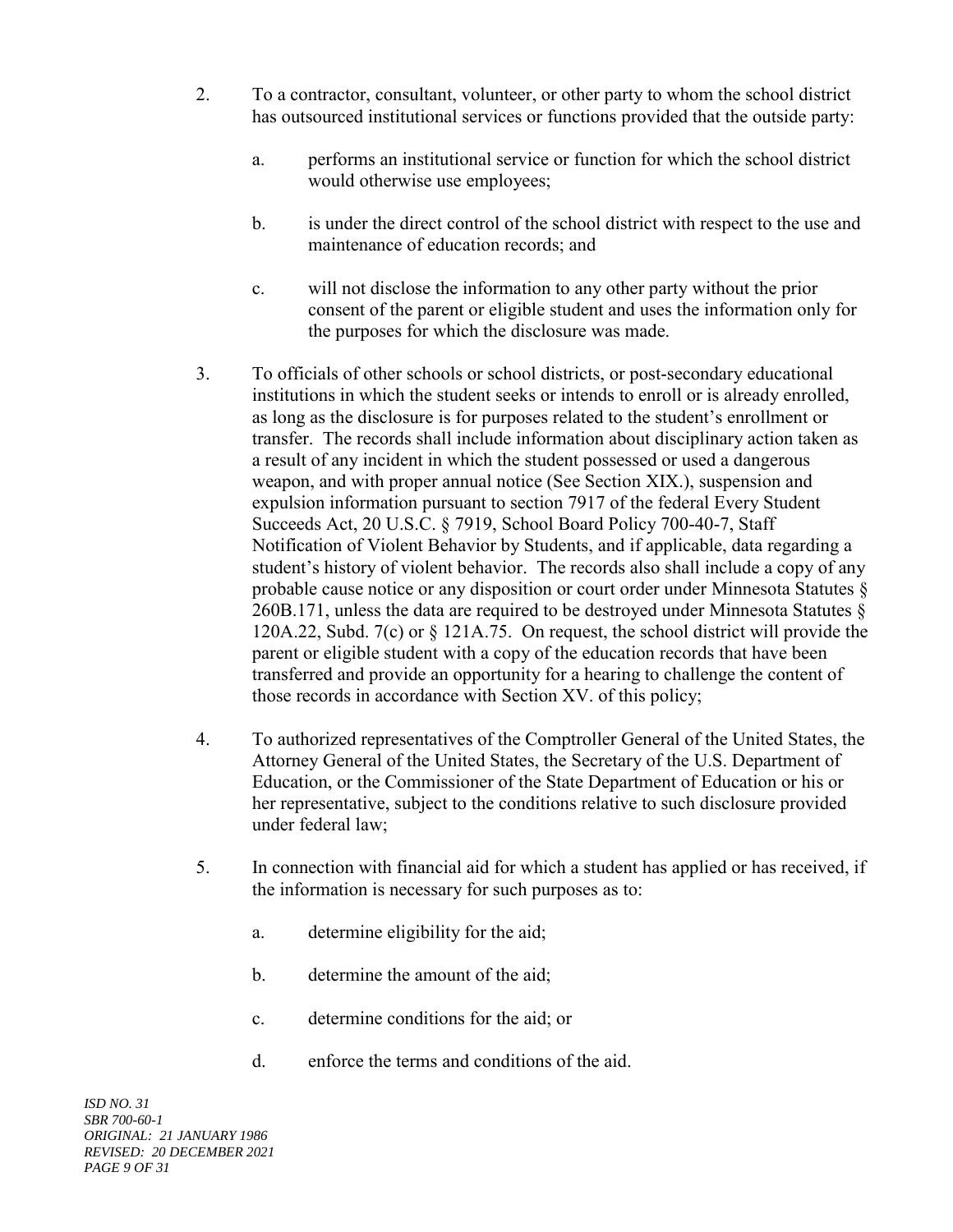"Financial aid" for purposes of this provision means a payment of funds provided to an individual or a payment in kind of tangible or intangible property to the individual that is conditioned on the individual's attendance at an educational agency or institution;

- 6. To state and local officials or authorities to whom such information is specifically allowed to be reported or disclosed pursuant to state statute adopted:
	- a. before November 19, 1974, if the allowed reporting or disclosure concerns the juvenile justice system and such system's ability to effectively serve the student whose records are released; or
	- b. after November 19, 1974, if the reporting or disclosure allowed by state statute concerns the juvenile justice system and the system's ability to effectively serve, prior to adjudication, the student whose records are released, provided the officials and authorities to whom the records are disclosed certify in writing to the school district that the data will not be disclosed to any other party, except as provided by state law, without the prior written consent of the parent of the student. At a minimum, the school district shall disclose the following information to the juvenile justice system under this paragraph: a student's full name, home address, telephone number, and date of birth; a student's school schedule, attendance record, and photographs, if any; and parents' names, home addresses, and telephone numbers.
- 7. To organizations conducting studies for or on behalf of educational agencies or institutions for the purpose of developing, validating or administering predictive tests, administering student aid programs or improving instruction; provided that the studies are conducted in a manner which does not permit the personal identification of parents or students by individuals other than representatives of the organization who have a legitimate interest in the information, the information is destroyed when no longer needed for the purposes for which the study was conducted, and the school district enters into a written agreement with the organization that: (a) specifies the purpose, scope, and duration of the study or studies and the information to be disclosed; (b) requires the organization to use personally identifiable information from education records only to meet the purpose or purposes of the study as stated in the written agreement; (c) requires the organization to conduct the study in a manner that does not permit personal identification of parents and students by anyone other than representatives of the organization with legitimate interests; and (d) requires the organization to destroy all personally identifiable information when information is no longer needed for the purposes for which the study was conducted and specifies the time period in which the information must be returned or destroyed. For purposes of this provision, the term "organizations" includes, but is not limited to, federal, state and local agencies and independent organizations. In the event the Department of Education determines that a third party outside of the school district to whom information is disclosed violates this provision, the school district may not allow

*ISD NO. 31 SBR 700-60-1 ORIGINAL: 21 JANUARY 1986 REVISED: 20 DECEMBER 2021 PAGE 10 OF 31*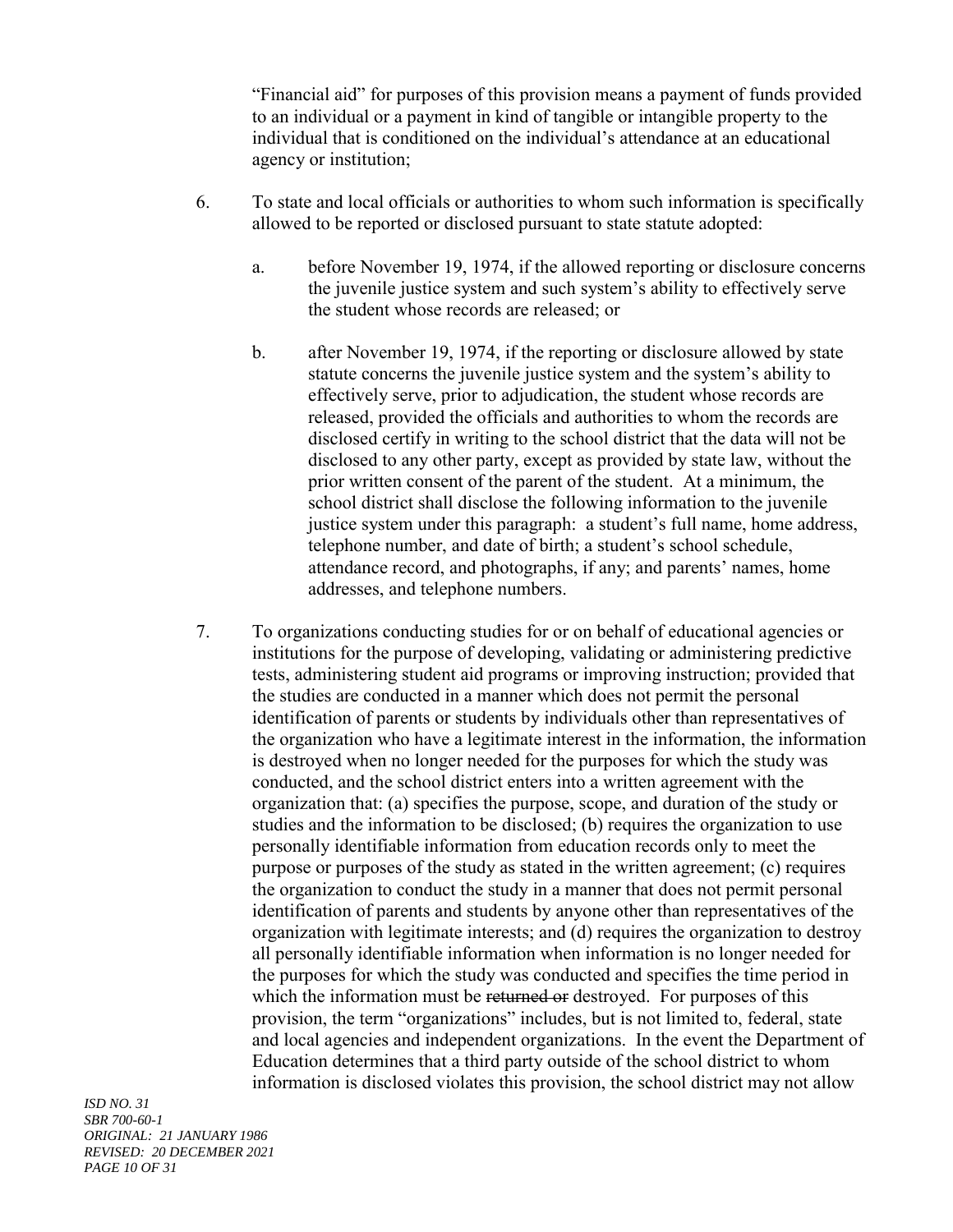that third party access to personally identifiable information from education records for at least five (5) years.

- 8. To accrediting organizations in order to carry out their accrediting functions;
- 9. To parents of a student eighteen (18) years of age or older if the student is a dependent of the parents for income tax purposes;
- 10. To comply with a judicial order or lawfully issued subpoena, provided, however, that the school district makes a reasonable effort to notify the parent or eligible student of the order or subpoena in advance of compliance therewith so that the parent or eligible student may seek protective action, unless the disclosure is in compliance with a federal grand jury subpoena, or any other subpoena issued for law enforcement purposes, and the court or other issuing agency has ordered that the existence or the contents of the subpoena or the information furnished in response to the subpoena not be disclosed, or the disclosure is in compliance with an ex parte court order obtained by the United States Attorney General (or designee not lower than an Assistant Attorney General) concerning investigations or prosecutions of an offense listed in 18 U.S.C.  $\S$  2332b(g)(5)(B) or an act of domestic or international terrorism as defined in 18 U.S.C s 2331, or a parent is a party to a court proceeding involving child abuse and neglect or dependency matters, and the order is issued in the context of the proceeding. If the school district initiates legal action against a parent or student, it may disclose to the court, without a court order or subpoena, the education records of the student that are relevant for the school district to proceed with the legal action as a plaintiff. Also, if a parent or eligible student initiates a legal action against the school district, the school district may disclose to the court, without a court order or subpoena, the student's education records that are relevant for the school district to defend itself.
- 11. To appropriate parties, including parents of an eligible student, in connection with an emergency if knowledge of the information is necessary to protect the health, including mental health, or safety of the student or other individuals. The decision is to be based upon information available at the time the threat occurs that indicates that there is an articulable and significant threat to the health or safety of a student or other individuals. In making a determination whether to disclose information under this section, the school district may take into account the totality of the circumstances pertaining to a threat and may disclose information from education records to any person whose knowledge of the information is necessary to protect the health or safety of the student or other students. A record of this disclosure must be maintained pursuant to Section XIII.E. of this policy. In addition, an educational agency or institution may include in the education records of a student appropriate information concerning disciplinary action taken against the student for conduct that posed a significant risk to the safety or well-being of that student, other students, or other members of the school community. This information may be disclosed to teachers and school officials within the school district and/or teachers and school officials in other

*ISD NO. 31 SBR 700-60-1 ORIGINAL: 21 JANUARY 1986 REVISED: 20 DECEMBER 2021 PAGE 11 OF 31*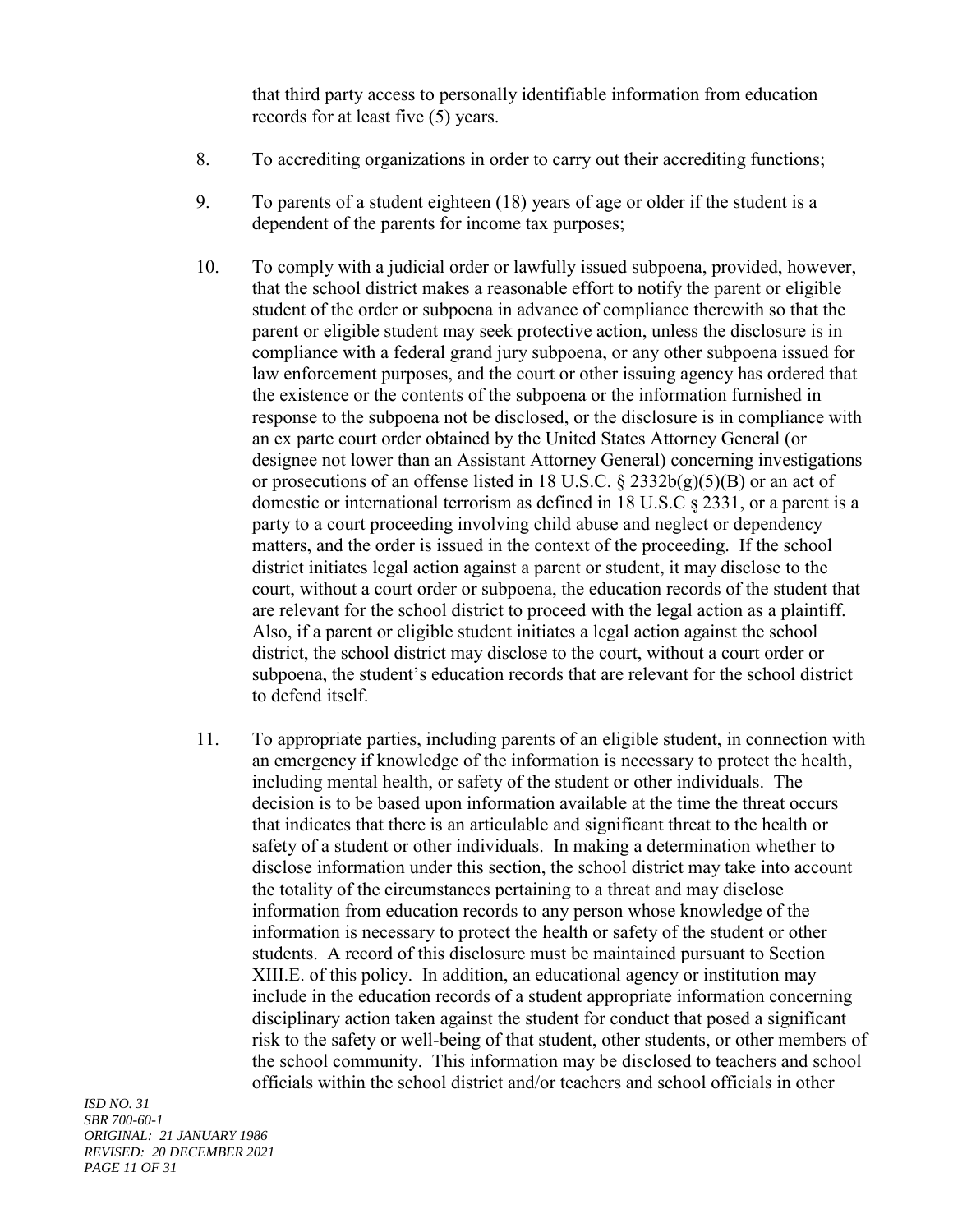schools who have legitimate educational interests in the behavior of the student;

- 12. To the juvenile justice system if information about the behavior of a student who poses a risk of harm is reasonably necessary to protect the health or safety of the student or other individuals;
- 13. Information the school district has designated as "directory information" pursuant to Section VII. of this policy;
- 14. To military recruiting officers and post-secondary educational institutions pursuant to Section XI. of this policy;
- 15. To the parent of a student who is not an eligible student or to the student himself or herself;
- 16. To appropriate health authorities to the extent necessary to administer immunization programs and for bona fide epidemiologic investigations which the commissioner of health determines are necessary to prevent disease or disability to individuals in the public educational agency or institution in which the investigation is being conducted;
- 17. To volunteers who are determined to have a legitimate educational interest in the data and who are conducting activities and events sponsored by or endorsed by the educational agency or institution for students or former students;
- 18. To the juvenile justice system, on written request that certifies that the information will not be disclosed to any other person except as authorized by law without the written consent of the parent of the student:
	- a. the following information about a student must be disclosed: a student's full name, home address, telephone number, date of birth; a student's school schedule, daily attendance record, and photographs, if any; and any parents' names, home addresses, and telephone numbers;
	- b. the existence of the following information about a student, not the actual data or other information contained in the student's education record, may be disclosed provided that a request for access must be submitted on the statutory form and it must contain an explanation of why access to the information is necessary to serve the student: (1) use of a controlled substance, alcohol, or tobacco; (2) assaultive or threatening conduct that could result in dismissal from school under the Pupil Fair Dismissal Act; (3) possession or use of weapons or look-alike weapons; (4) theft; or (5) vandalism or other damage to property. Prior to releasing this information, the principal or chief administrative officer of a school who receives such a request must, to the extent permitted by federal law, notify the student's parent or guardian by certified mail of the request to disclose information. If the student's parent or guardian notifies the school official

*ISD NO. 31 SBR 700-60-1 ORIGINAL: 21 JANUARY 1986 REVISED: 20 DECEMBER 2021 PAGE 12 OF 31*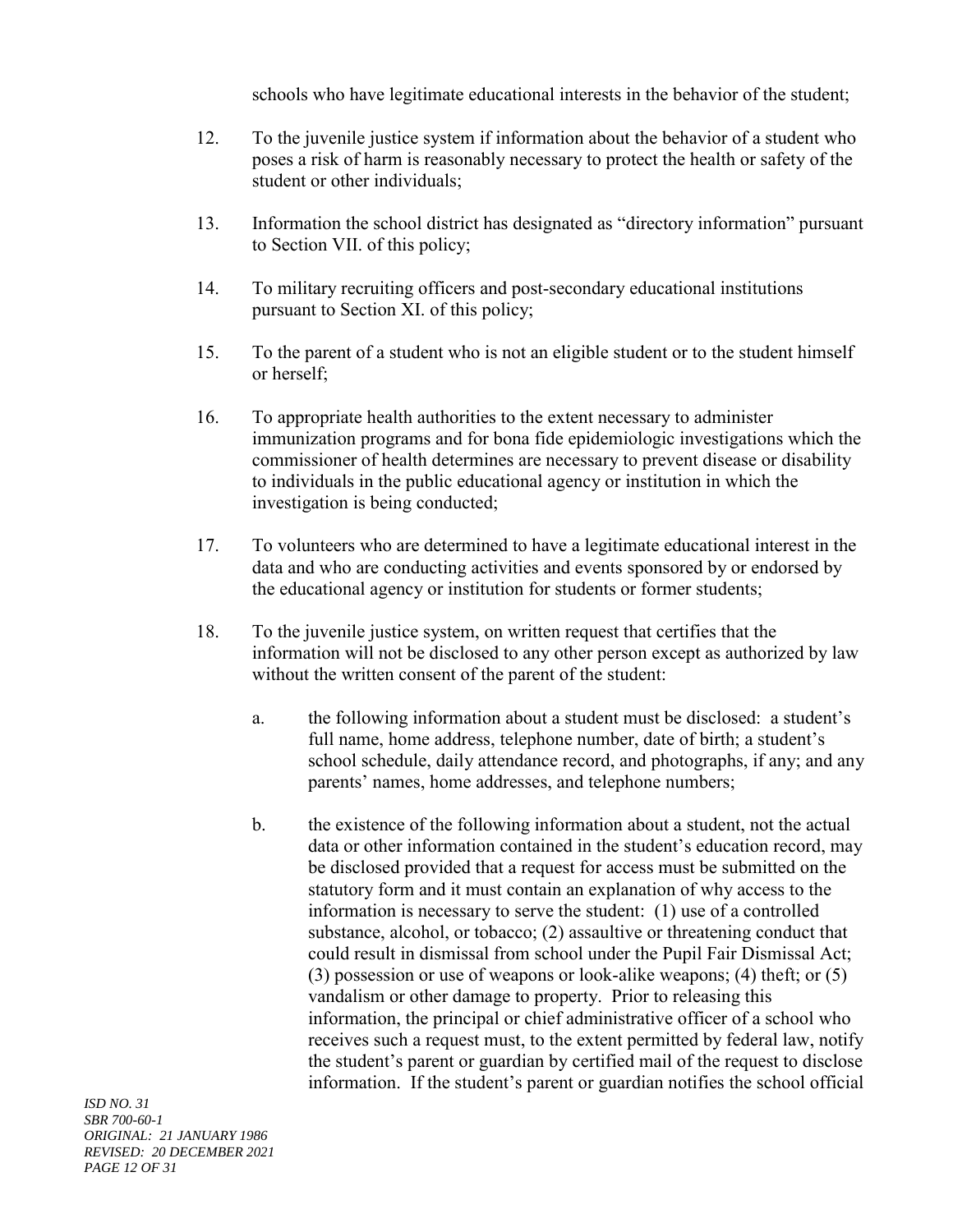of an objection to the disclosure within ten (10) days of receiving certified notice, the school official must not disclose the information and instead must inform the requesting member of the juvenile justice system of the objection. If no objection from the parent or guardian is received within fourteen (14) days, the school official must respond to the request for information.

The written requests of the juvenile justice system member(s), as well as a record of any release, must be maintained in the student's file.

- 19. To the principal where the student attends and to any counselor directly supervising or reporting on the behavior or progress of the student if it is information from a disposition order received by a superintendent under Minnesota Statutes  $\S 260B.171$ , Subd. 3. The principal must notify the counselor immediately and must place the disposition order in the student's permanent education record. The principal also must notify immediately any teacher or administrator who directly supervises or reports on the behavior or progress of the student whom the principal believes needs the information to work with the student in an appropriate manner, to avoid being needlessly vulnerable, or to protect other persons from needless vulnerability. The principal may also notify other school district employees, substitutes, and volunteers who are in direct contact with the student if the principal determines that these individual need the information to work with the student in an appropriate manner, to avoid being needlessly vulnerable, or to protect other persons from needless vulnerability. Such notices from the principal must identify the student, outline the offense, and describe any conditions of probation about which the school must provide information if this information is provided in the disposition order. Disposition order information received is private educational data received for the limited purpose of serving the educational needs of the student and protecting students and staff. The information may not be further disseminated by the counselor, teacher, administrator, staff member, substitute, or volunteer except as necessary to serve the student, to protect students and staff, or as otherwise required by law, and only to the student or the student's parent or guardian.
- 20. To the principal where the student attends if it is information from a peace officer's record of children received by a superintendent under Minnesota Statutes § 260B.171, Subd. 5. The principal must place the information in the student's education record. The principal also must notify immediately any teacher, counselor, or administrator directly supervising the student whom the principal believes needs the information to work with the student in an appropriate manner, to avoid being needlessly vulnerable, or to protect other persons from needless vulnerability. The principal may also notify other district employees, substitutes, and volunteers who are in direct contact with the student if the principal determines that these individuals need the information to work with the student in an appropriate manner, to avoid being needlessly vulnerable, or to protect other persons from needless vulnerability. Such notices from the principal must identify the student and describe the alleged offense if this information is

*ISD NO. 31 SBR 700-60-1 ORIGINAL: 21 JANUARY 1986 REVISED: 20 DECEMBER 2021 PAGE 13 OF 31*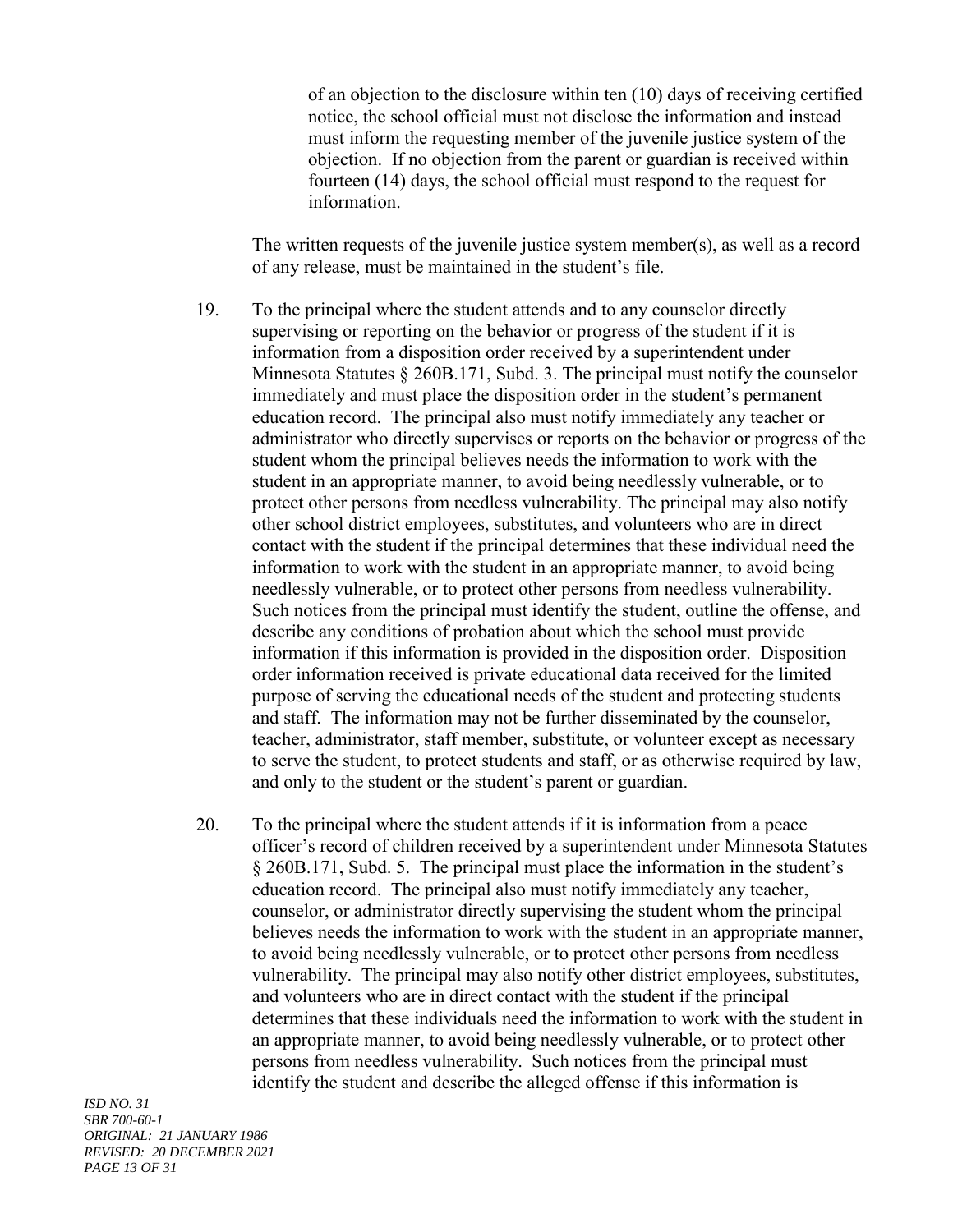provided in the peace officer's notice. Peace officer's record information received is private educational data received for the limited purpose of serving the educational needs of the student and protecting students and staff. The information must not be further disseminated by the counselor, teacher administrator, staff member, substitute, or volunteer except to communicate with the student or the student's parent or guardian as necessary to serve the student, to protect students and staff, or as otherwise required by law.

The principal must delete the peace officer's record from the student's education record, destroy the data, and make reasonable efforts to notify any teacher, counselor, staff member, administrator, substitute, or volunteer who received information from the peace officer's record if the county attorney determines not to proceed with a petition or directs the student into a diversion or mediation program or if a juvenile court makes a decision on a petition and the county attorney or juvenile court notifies the superintendent of such action;

- 21. To the Secretary of Agriculture, or authorized representative from the Food and Nutrition Service or contractors acting on behalf of the Food and Nutrition Service, for the purposes of conducting program monitoring, evaluations, and performance measurements of state and local educational and other agencies and institutions receiving funding or providing benefits of one or more programs authorized under the National School Lunch Act or the Child Nutrition Act of 1966 for which the results will be reported in an aggregate form that does not identify any individual, on the conditions that: (a) any data collected shall be protected in a manner that will not permit the personal identification of students and their parents by other than the authorized representatives of the Secretary; and (b) any personally identifiable data shall be destroyed when the data are no longer needed for program monitoring, evaluations, and performance measurement.
- 22. To an agency caseworker or other representative of a State or local child welfare agency, or tribal organization (as defined in section 450b of Title 25) who has the right to access a student's case plan, as defined and determined by the State or tribal organization, when such agency or organization is legally responsible, in accordance with State or tribal law, for the care and protection of the student, provided that the education records, or the personally identifiable information contained in such records, of the student will not be disclosed by such agency or organization, except to an individual or entity engaged in addressing the student's education needs and authorized by such agency or organization to receive such disclosure, and such disclosure is consistent with the State or tribal laws applicable to protecting the confidentiality of a student's education records.

#### C. Nonpublic School Students

The school district may disclose personally identifiable information from the education records of a nonpublic school student, other than a student who receives shared time educational services, without the written consent of the parent of the student or eligible student unless otherwise provided herein, if the disclosure is: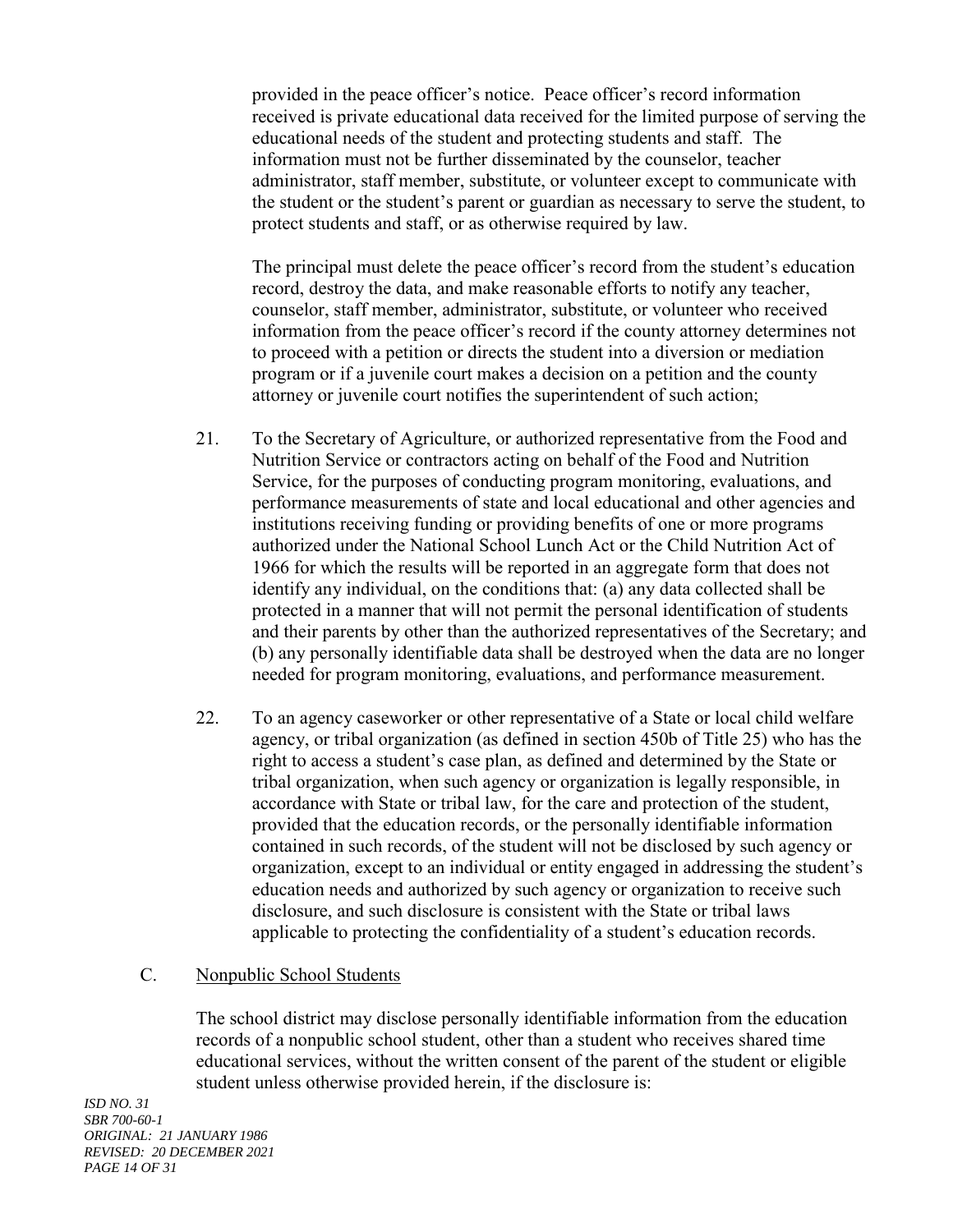- 1. Pursuant to a valid court order;
- 2. Pursuant to a statute specifically authorizing access to the private data; or
- 3. To appropriate health authorities to the extent necessary to administer immunization programs and for bona fide epidemiological investigations which the commissioner of health determines are necessary to prevent disease or disability to individuals in the public educational agency or institutions in which the investigation is being conducted.

### VII. RELEASE OF DIRECTORY INFORMATION

#### A. Classification

Directory information is public except as provided herein.

B. Former Students

Unless a former student validly opted out of the release of directory information while the student was in attendance and has not rescinded the opt out request at any time, the school district may disclose directory information from the education records generated by it regarding the former student without meeting the requirements of Paragraph C. of this section. In addition, under an explicit exclusion from the definition of an "education record," the school district may release records that only contain information about an individual obtained after he or she is no longer a student at the school district and that are not directly related to the individual's attendance as a student (e.g., a student's activities as an alumnus of the school district).

#### C. Present Students and Parents

The school district may disclose directory information from the education records of a student and information regarding parents without prior written consent of the parent of the student or eligible student, except as provided herein. Prior to such disclosure the school district shall:

- 1. Annually give public notice by any means that are reasonably likely to inform the parents and eligible students of:
	- a. the types of personally identifiable information regarding students and/or parents that the school district has designated as directory information;
	- b. the parent's or eligible student's right to refuse to let the school district designate any or all of those types of information about the student and/or the parent as directory information; and
	- c. the period of time in which a parent or eligible student has to notify the school district in writing that he or she does not want any or all of those

*ISD NO. 31 SBR 700-60-1 ORIGINAL: 21 JANUARY 1986 REVISED: 20 DECEMBER 2021 PAGE 15 OF 31*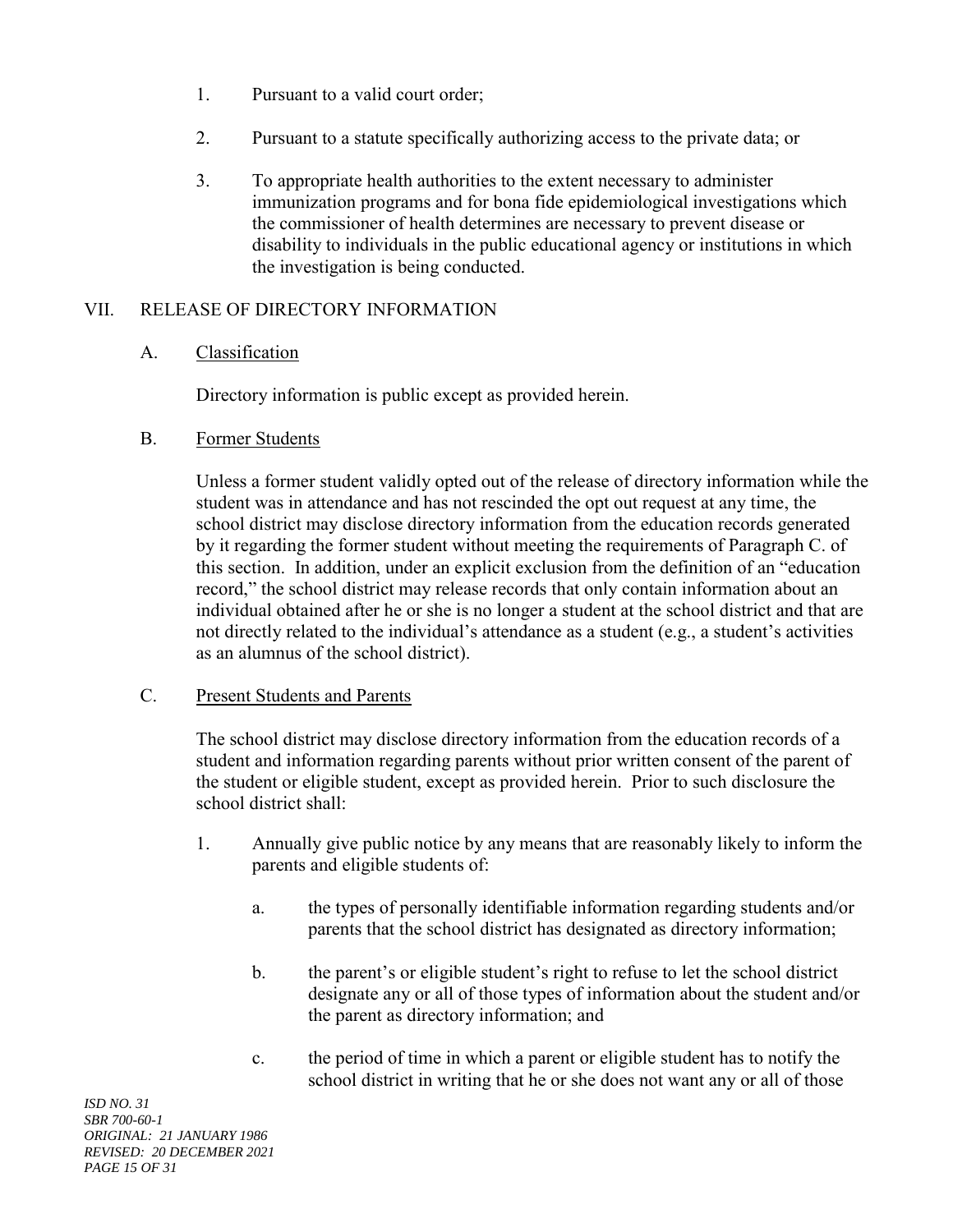types of information about the student and/or the parent designated as directory information.

- 2. Allow a reasonable period of time after such notice has been given for a parent or eligible student to inform the school district, in writing, that any or all of the information so designated should not be disclosed without the parent's or eligible student's prior written consent, except as provided in Section VI. of this policy.
- 3. A parent or eligible student may not opt out of the directory information disclosures to:
	- a. prevent the school district from disclosing or requiring the student to disclose the student's name, ID, or school district e-mail address in a class in which the student is enrolled; or
	- b. prevent the school district from requiring a student to wear, to display publicly, or to disclose a student ID card or badge that exhibits information that may be designated as directory information and that has been properly designated by the school district as directory information.
- 4. The school district shall not disclose or confirm directory information without meeting the written consent requirements contained in Section VI.A. of this policy if a student's social security number or other non-directory information is used alone or in combination with other data elements to identify or help identify the student or the student's records.

## D. Procedure for Obtaining Nondisclosure of Directory Information

The parent's or eligible student's written notice shall be directed to the responsible authority and shall include the following:

- 1. Name of the student and/or parent, as appropriate;
- 2. Home address;
- 3. School presently attended by student;
- 4. Parent's legal relationship to student, if applicable; and
- 5. Specific categories of directory information to be made not public without the parent's or eligible student's prior written consent, which shall only be applicable for that school year.
- E. Duration

The designation of any information as directory information about a student or parents will remain in effect for the remainder of the school year unless the parent or eligible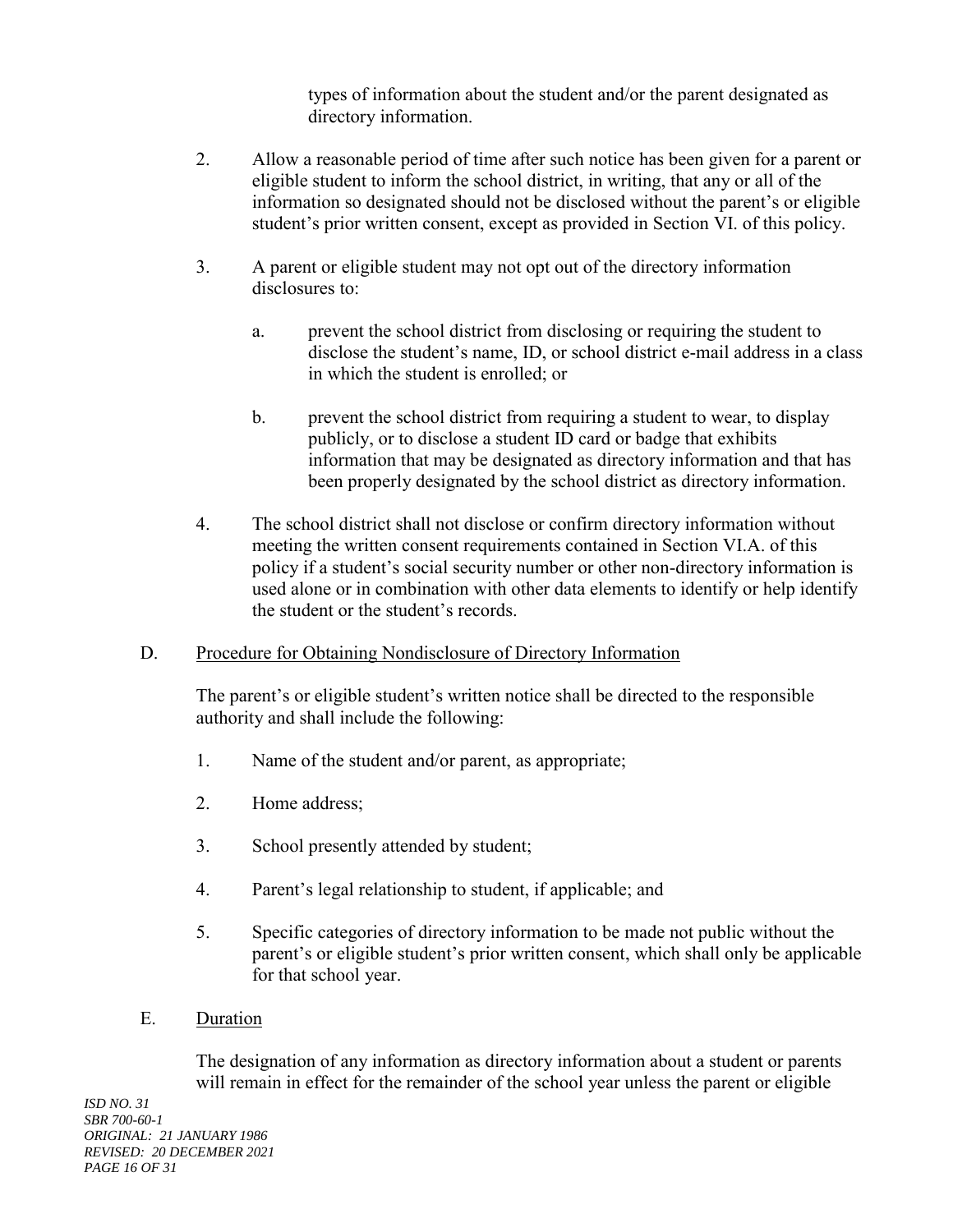student provides the written notifications provided herein.

### VIII. DISCLOSURE OF PRIVATE RECORDS

#### A. Private Records

For the purposes herein, education records are records which are classified as private data on individuals by state law and which are accessible only to the student who is the subject of the data and the student's parent if the student is not an eligible student. The school district may not disclose private records or their contents except as summary data, or except as provided Section VI. of this policy, without the prior written consent of the parent or the eligible student. The school district will use reasonable methods to identify and authenticate the identity of parents, students, school officials, and any other party to whom personally identifiable information from education records is disclosed.

#### B. Private Records Not Accessible to Parent

In certain cases state law intends, and clearly provides, that certain information contained in the education records of the school district pertaining to a student be accessible to the student alone, and to the parent only under special circumstances, if at all.

- 1. The responsible authority may deny access to private data by a parent when a minor student who is the subject of that data requests that the responsible authority deny such access. The minor student's request must be submitted in writing setting forth the reasons for denying access to the parent and must be signed by the minor. Upon receipt of such request the responsible authority shall determine if honoring the request to deny the parent access would be in the best interest of the minor data subject. In making this determination the responsible authority shall consider the following factors:
	- a. whether the minor is of sufficient age and maturity to be able to explain the reasons for and understand the consequences of the request to deny access;
	- b. whether the personal situation of the minor is such that denying parental access may protect the minor data subject from physical or emotional harm;
	- c. whether there are grounds for believing that the minor data subject's reasons for precluding parental access are reasonably accurate;
	- d. whether the data in question is of such a nature that disclosure of it to the parent may lead to physical or emotional harm to the minor data subject; and
	- e. whether the data concerns medical, dental or other health services provided pursuant to Minnesota Statutes Sections 144.341-144.347, in

*ISD NO. 31 SBR 700-60-1 ORIGINAL: 21 JANUARY 1986 REVISED: 20 DECEMBER 2021 PAGE 17 OF 31*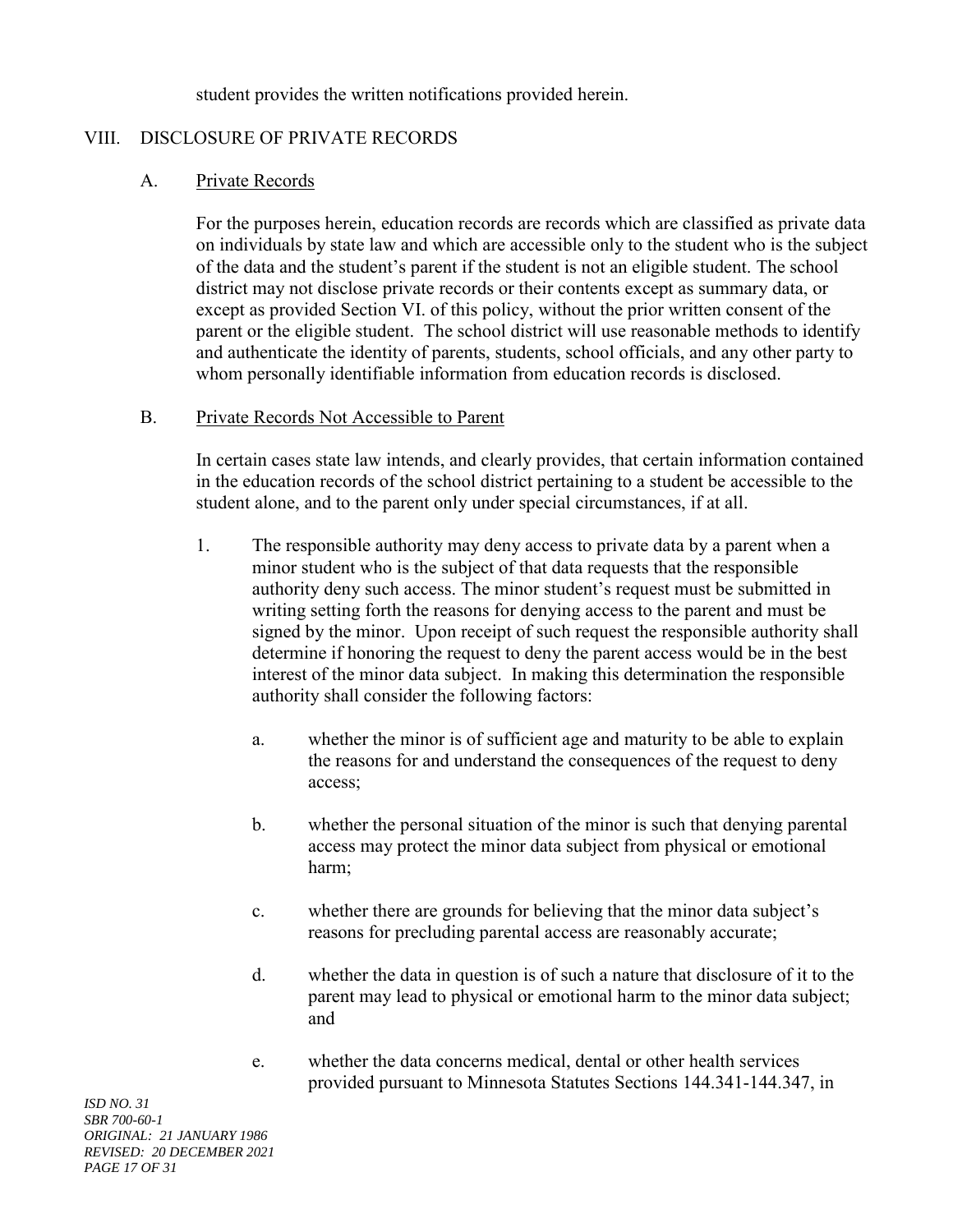which case the data may be released only if the failure to inform the parent would seriously jeopardize the health of the minor.

### C. Private Records Not Accessible to Student

Students shall not be entitled to access to private data concerning financial records and statements of the student's parent or any information contained therein.

### D. Military-Connected Youth Identifier

When a school district updates its enrollment forms in the ordinary course of business, the school district must include a box on the enrollment form to allow students to selfidentify as a military-connected youth. For purposes of this section, a "militaryconnected youth" means having an immediate family member, including a parent or sibling, who is currently in the armed forces either as a reservist or an active duty or has recently retired from the armed forces. Data collected under this provision is private data on individuals, but summary data may be published by the Department of Education.

### IX. DISCLOSURE OF CONFIDENTIAL RECORDS

### A. Confidential Records

Confidential records are those records and data contained therein which are made not public by state or federal law, and which are inaccessible to the student and the student's parents or to an eligible student.

#### B. Reports Under the Maltreatment of Minors Reporting Act

Pursuant to Minnesota Statutes Chapter 260E, reports pertaining to a neglected and/or physically and/or sexually abused child shall be accessible only to the appropriate welfare and law enforcement agencies. In respect to other parties, such data shall be confidential and will not be made available to the parent or the subject individual by the school district. The subject individual, however, may obtain a copy of the report from either the local welfare agency, county sheriff or the local police department subject to the provisions of Minnesota Statutes Chapter 260E.

Regardless of whether a written report is made under Minnesota Statutes Chapter 260E, as soon as practicable after a school receives information regarding an incident that may constitute maltreatment of a child in a school facility, the school shall inform the parent, legal guardian, or custodian of the child that an incident occurred that may constitute maltreatment of the child, when the incident occurred, and the nature of the conduct that may constitute maltreatment.

## C. Investigative Data

Data collected by the school district as part of an active investigation undertaken for the purpose of the commencement or defense of pending civil legal action, or are retained in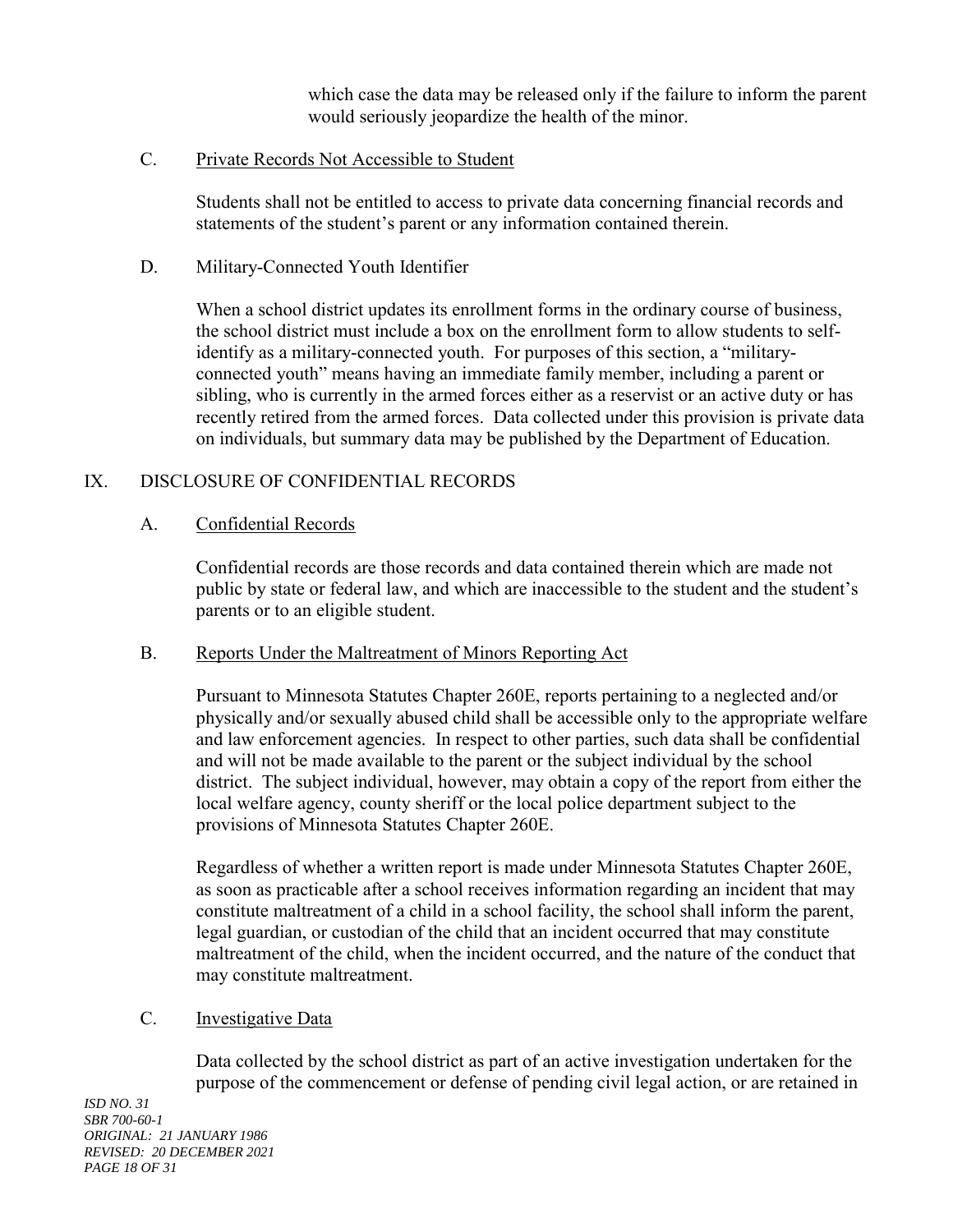anticipation of a pending civil legal action are classified as protected nonpublic data in the case of data not on individuals, and confidential data in the case of data on individuals.

- 1. The school district may make any data classified as protected non-public or confidential pursuant to this subdivision accessible to any person, agency or the public if the school district determines that such access will aid the law enforcement process, promote public health or safety, or dispel widespread rumor or unrest.
- 2. A complainant has access to a statement he or she provided to the school district.
- 3. Parents or eligible students may have access to investigative data of which the student is the subject, but only to the extent the data is not inextricably intertwined with data about other school district students, school district employees, and/or attorney data as defined in Minnesota Statutes Section 13.393.
- 4. Once a civil investigation becomes inactive, civil investigative data becomes public unless the release of the data would jeopardize another pending civil legal action, except for those portions of such data that are classified as not public data under state or federal law. Any civil investigative data presented as evidence in court or made part of a court record shall be public. For purposes of this provision, a civil investigation becomes inactive upon the occurrence of any of the following events:
	- a. a decision by the school district, or by the chief attorney for the school district, not to pursue the civil legal action. However, such investigation may subsequently become active if the school district or its attorney decides to renew the civil legal action;
	- b. the expiration of the time to file a complaint under the statute of limitations or agreement applicable to the civil legal action; or
	- c. the exhaustion or expiration of rights of appeal by either party to the civil legal action.
- 5. A "pending civil legal action" for purposes of this subdivision is defined as including, but not limited to, judicial, administrative or arbitration proceedings.

#### D. Chemical Abuse Records

To the extent the school district maintains records of the identity, diagnosis, prognosis, or treatment of any student which are maintained in connection with the performance of any drug abuse prevention function conducted, regulated, or directly or indirectly assisted by any department or agency of the United States, such records are classified as confidential and shall be disclosed only for the purposes and under the circumstances expressly authorized by law.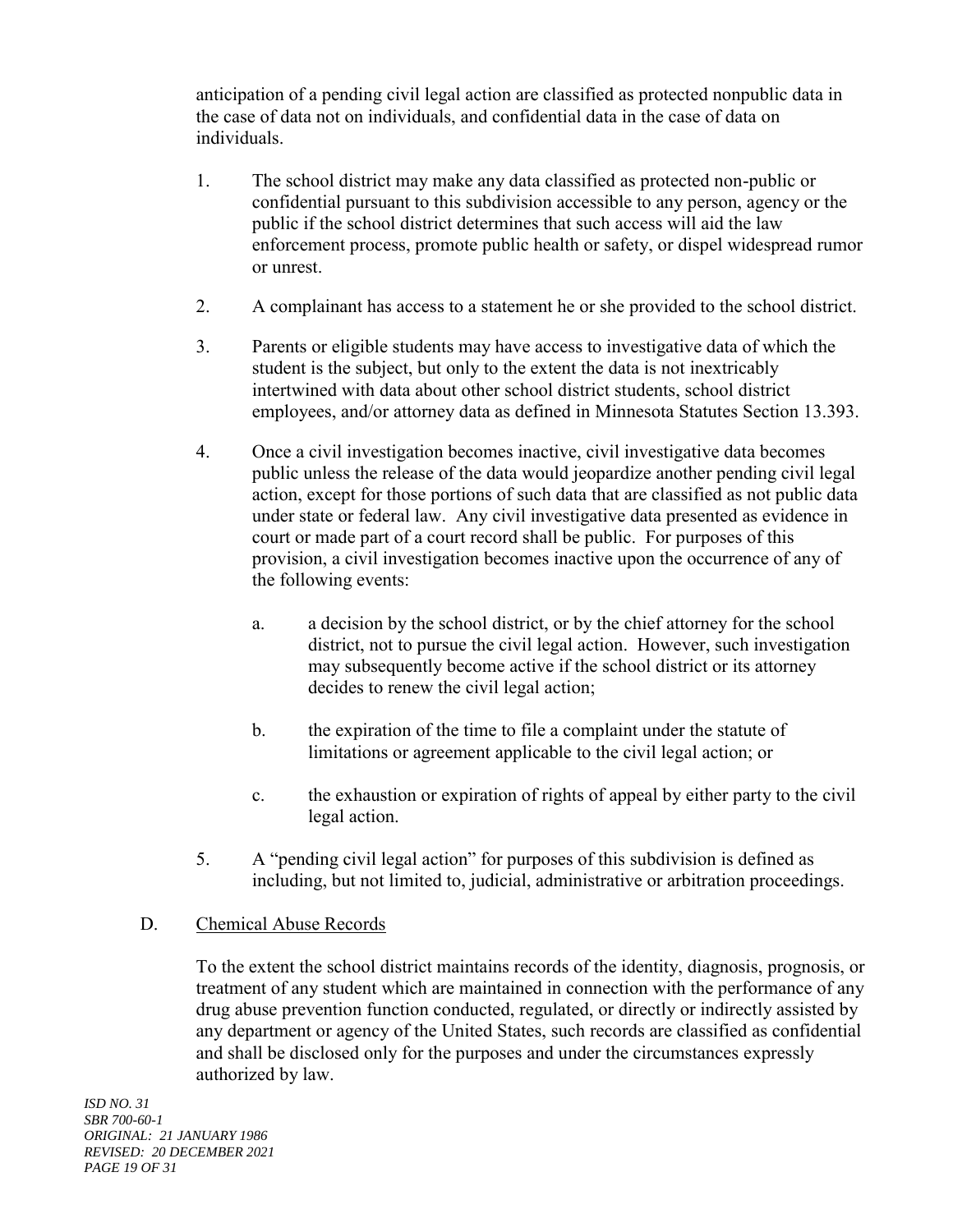## X. DISCLOSURE OF SCHOOL RECORDS PRIOR TO EXCLUSION OR EXPULSION **HEARING**

At a reasonable time prior to any exclusion or expulsion hearing, the student and the student's parent or guardian or representative shall be given access to all school district records pertaining to the student, including any tests or reports upon which the action proposed by the school district may be based, pursuant to the Minnesota Pupil Fair Dismissal Act, Minnesota Statutes Section 121A.40, *et seq*.

## XI. DISCLOSURE OF DATA TO MILITARY RECRUITMENT OFFICERS AND POST-SECONDARY EDUCATIONAL INSTITUTIONS

- A. The School District will release the names, addresses, electronic mail address (which shall be the electronic mail addresses provided by the school district, if available, that may be released to military recruiting officers only) and home telephone numbers of students in grades 11 and 12 to military recruiting officers and post-secondary educational institutions within sixty (60) days after the date of the request unless a parent or eligible student has refused in writing to release this data pursuant to Paragraph C. below.
- B. Data released to military recruiting officers under this provision:
	- 1. may be used only for the purpose of providing information to students about military service, state and federal veterans' education benefits, and other career and educational opportunities provided by the military;
	- 2. cannot be further disseminated to any other person except personnel of the recruiting services of the armed forces;
	- 3. copying fees shall not be imposed.
- C. A parent or eligible student has the right to refuse the release of the name, address, electronic mail addresses (which shall be the electronic mail addresses provided by the school, if available, that may be released to military recruiting officers only) or home telephone number to military recruiting officers and post-secondary educational institutions. To refuse the release of the above information to military recruiting officers and post-secondary educational institutions, a parent or eligible student must notify the responsible authority, the Superintendent of Schools, in writing, by September 30 each year. The written request must include the following information:
	- 1. Name of student and parent, as appropriate;
	- 2. Home address;
	- 3. Student's grade level;
	- 4. School presently attended by student;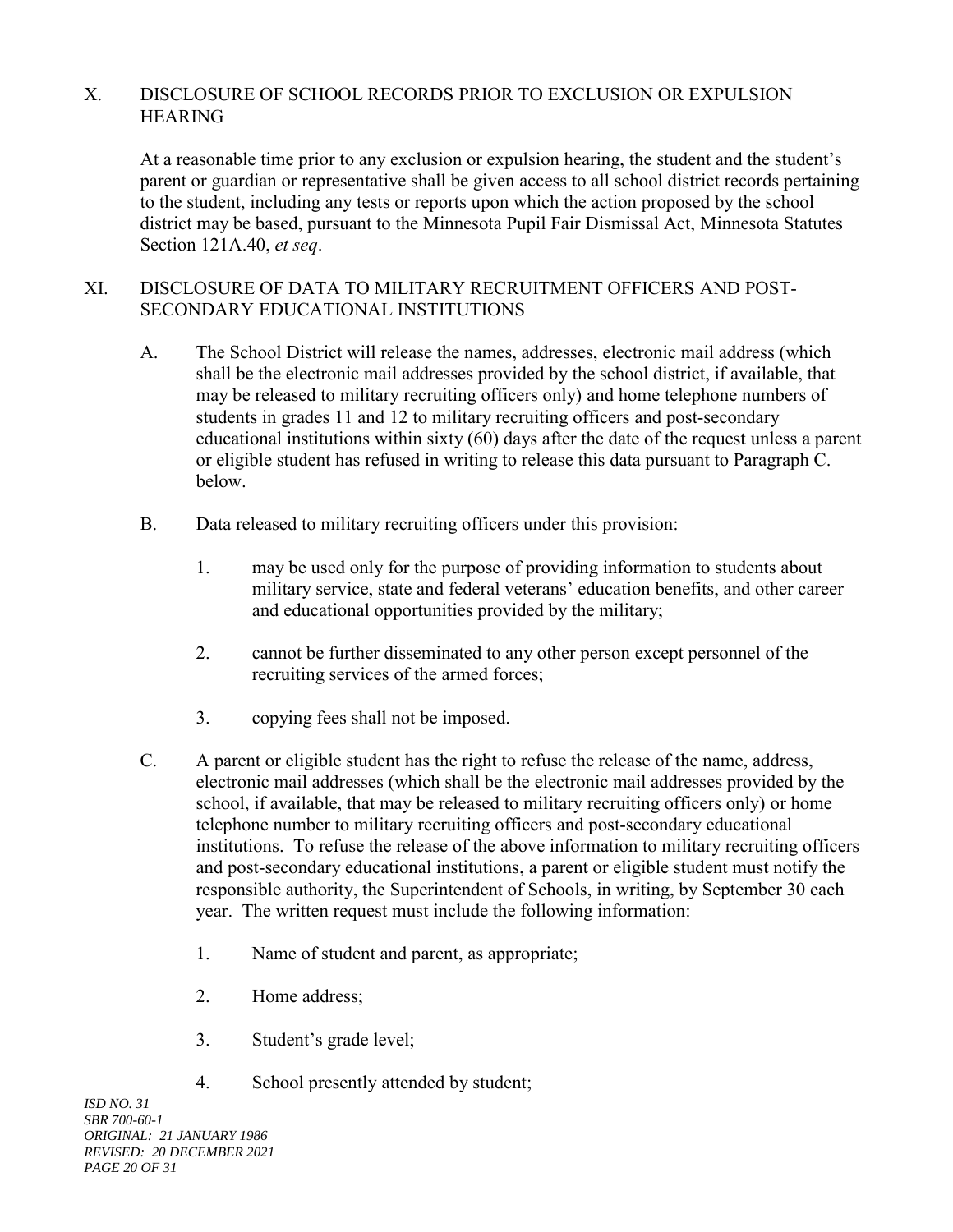- 5. Parent's legal relationship to student, if applicable;
- 6. Specific category or categories of information which are not to be released to military recruiters and post-secondary educational institutions; and
- 7. Specific category or categories of information which are not to be released to the public, including military recruiters and post-secondary educational institutions.
- D. Annually, the school district will provide public notice by any means that are reasonably likely to inform the parents and eligible students of their rights to refuse to release the names, addresses, and home phone numbers of students in grades 11 and 12 without prior consent.
- E. A parent or eligible student's refusal to release the above information to military recruiting officers and post-secondary educational institutions does not affect the school district's release of directory information to the rest of the public, which includes military recruiting officers and post-secondary educational institutions. In order to make any directory information about a student private, the procedures contained in Section VII. of this policy also must be followed. Accordingly, to the extent the school district has designated the name, address, phone number, and grade level of students as directory information, absent a request from a parent or eligible student not to release such data, this information will be public data and accessible to members of the public, including military recruiting officers and post-secondary educational institutions.

# XII. LIMITS ON REDISCLOSURE

## A. Redisclosure

Consistent with the requirements herein, the school district may only disclose personally identifiable information from the education records of a student on the condition that the party to whom the information is to be disclosed will not disclose the information to any other party without the prior written consent of the parent of the student or the eligible student, except that the officers, employees and agents of any party receiving personally identifiable information under this section may use the information, but only for the purposes for which the disclosure was made.

## B. Redisclosure Not Prohibited

- 1. Subdivision A. of this section does not preclude the school district from disclosing personally identifiable information under Section VI. of this policy with the understanding that the party receiving the information may make further disclosures of the information on behalf of the school district provided:
	- a. The disclosures meet the requirements of Section VI. of this policy; and
	- b. The school district has complied with the record-keeping requirements of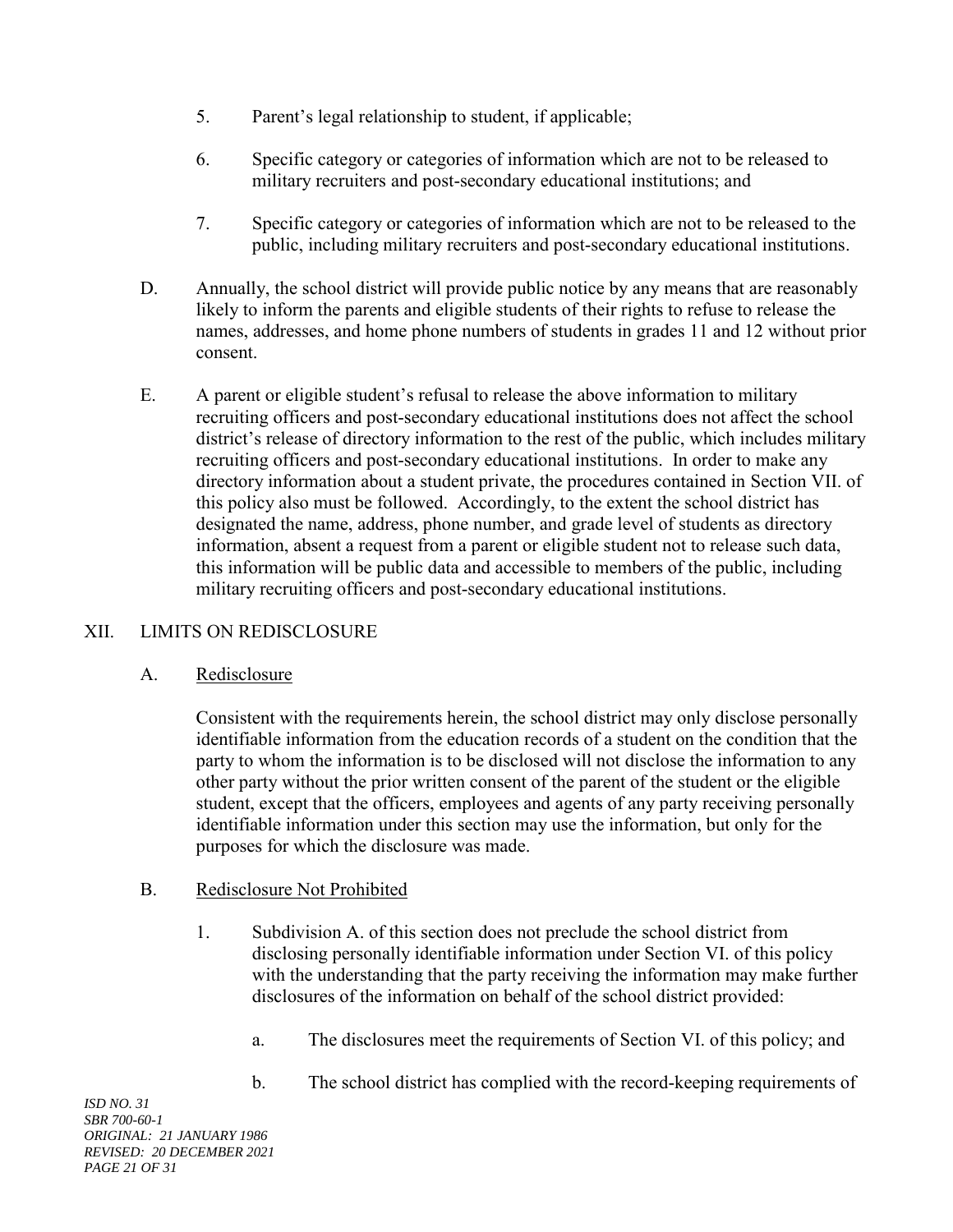Section XIII. of this policy.

2. Subdivision A. of this section does not apply to disclosures made pursuant to court orders or lawfully issued subpoenas or litigation, to disclosures of directory information, to disclosures to a parent or student, or to parents of dependent students or to disclosures concerning sex offenders and other individuals required to register under 42 U.S.C. § 14071. However, the school district must provide the notification required in Section XII.D. of this policy if a redisclosure is made based upon a court order or lawfully issued subpoena.

## C. Classification of Disclosed Data

The information disclosed shall retain the same classification in the hands of the party receiving it as it had in the hands of the school district.

## D. Notification

The school district shall inform the party to whom a disclosure is made of the requirements set forth in this section, except for disclosures made pursuant to court orders or lawfully issued subpoenas, disclosure of directory information under Section VII. of this policy, disclosures to a parent or student, disclosures to parents of a dependent student. In the event that the Family Policy Compliance Office determines that a state or local educational authority, a federal agency headed by an official listed in 34 C.F.R. s  $99.31(a)(3)$ , or an authorized representative of a state or local education authority or a federal agency headed by an official listed in  $\frac{99.31(a)(3)}{6}$ , or a third party outside the school district improperly rediscloses personally identifiable information from education records or fails to provide notification required under this section of this policy, the school district may not allow that third party access to personally identifiable information from education records for at least five (5) years.

# XIII. RESPONSIBLE AUTHORITY, RECORD SECURITY; AND RECORD-KEEPING

# A. Responsible Authority

The responsible authority shall be responsible for the maintenance and security of student records.

## B. Record Security

The principal of each school subject to the supervision and control of the responsible authority shall be the records manager of the school, and shall have the duty of maintaining and securing the privacy and/or confidentiality of student records.

C. Plan for Securing Student Records

The building principal shall submit to the responsible authority a written plan for securing students records by September 1 of each school year. The written plan shall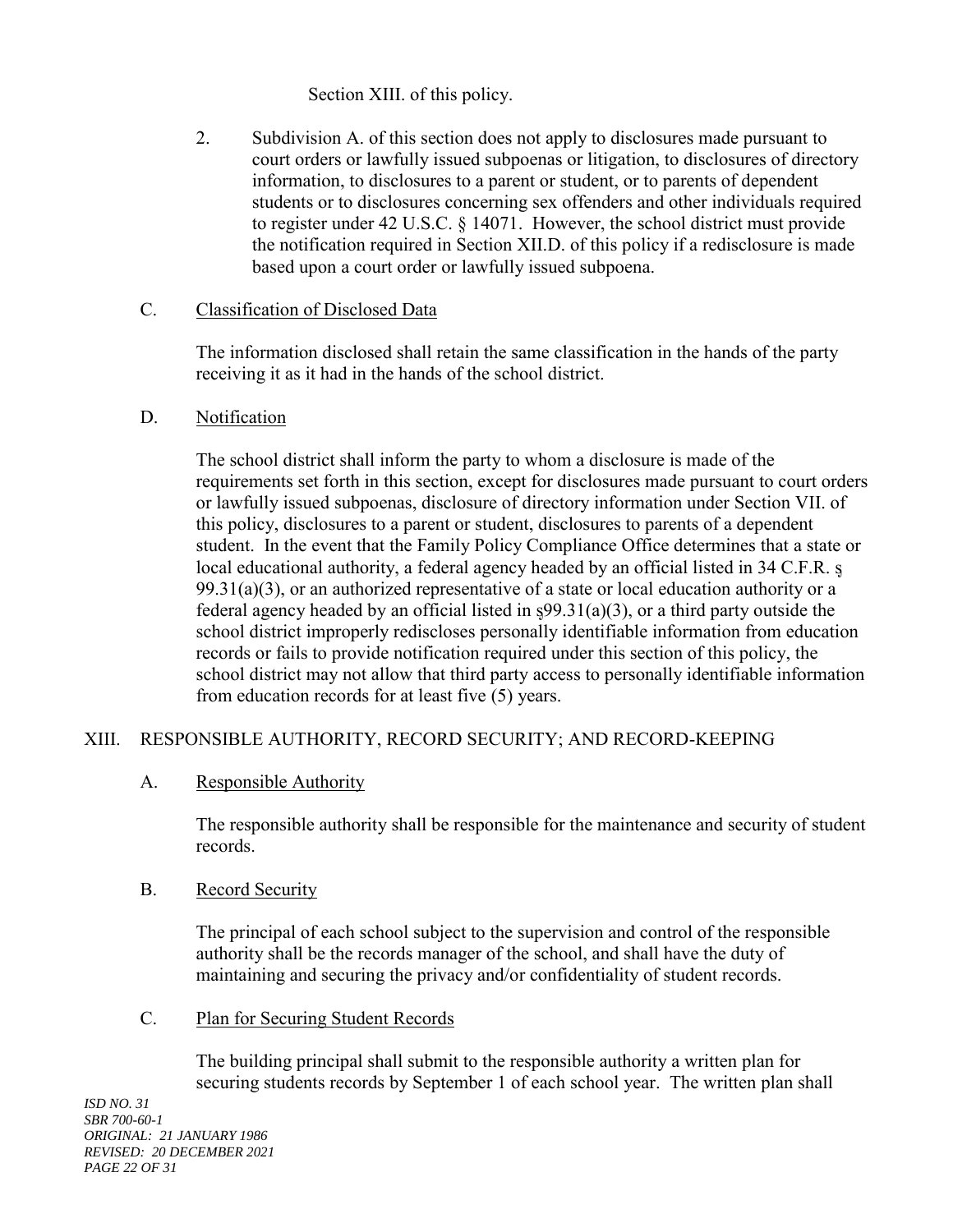contain the following information:

- 1. A description of records maintained;
- 2. Titles and addresses of person(s) responsible for the security of student records;
- 3. Location of student records, by category, in the buildings;
- 4. Means of securing student records; and
- 5. Procedures for access and disclosure.
- D. Review of Written Plan for Securing Student Records

The responsible authority shall review the plans submitted pursuant to Paragraph C. of this section for compliance with the law, this policy and the various administrative policies of the school district. The responsible authority shall then promulgate a chart incorporating the provisions of Paragraph C. which shall be attached to and become a part of this policy.

- E. Record Keeping
	- 1. The principal shall, for each request for and each disclosure of personally identifiable information from the education records of a student, maintain a record with the education records of the student that indicates:
		- a. the parties who have requested or received personally identifiable information from the education records of the student;
		- b. the legitimate interests these parties had in requesting or obtaining the information; and
		- c. the names of state and local educational authorities and federal officials and agencies listed in Section VI.B.4. of this policy that may make further disclosures of personally identifiable information from the student's education records without consent.
	- 2. In the event the school district discloses personally identifiable information from an education record of a student pursuant to Section XII.B. of this policy, the record of disclosure required under this section shall also include:
		- a. the names of the additional parties to which the receiving party may disclose the information on behalf of the school district;
		- b. the legitimate interests under Section VI. of this policy which each of the additional parties has in requesting or obtaining the information; and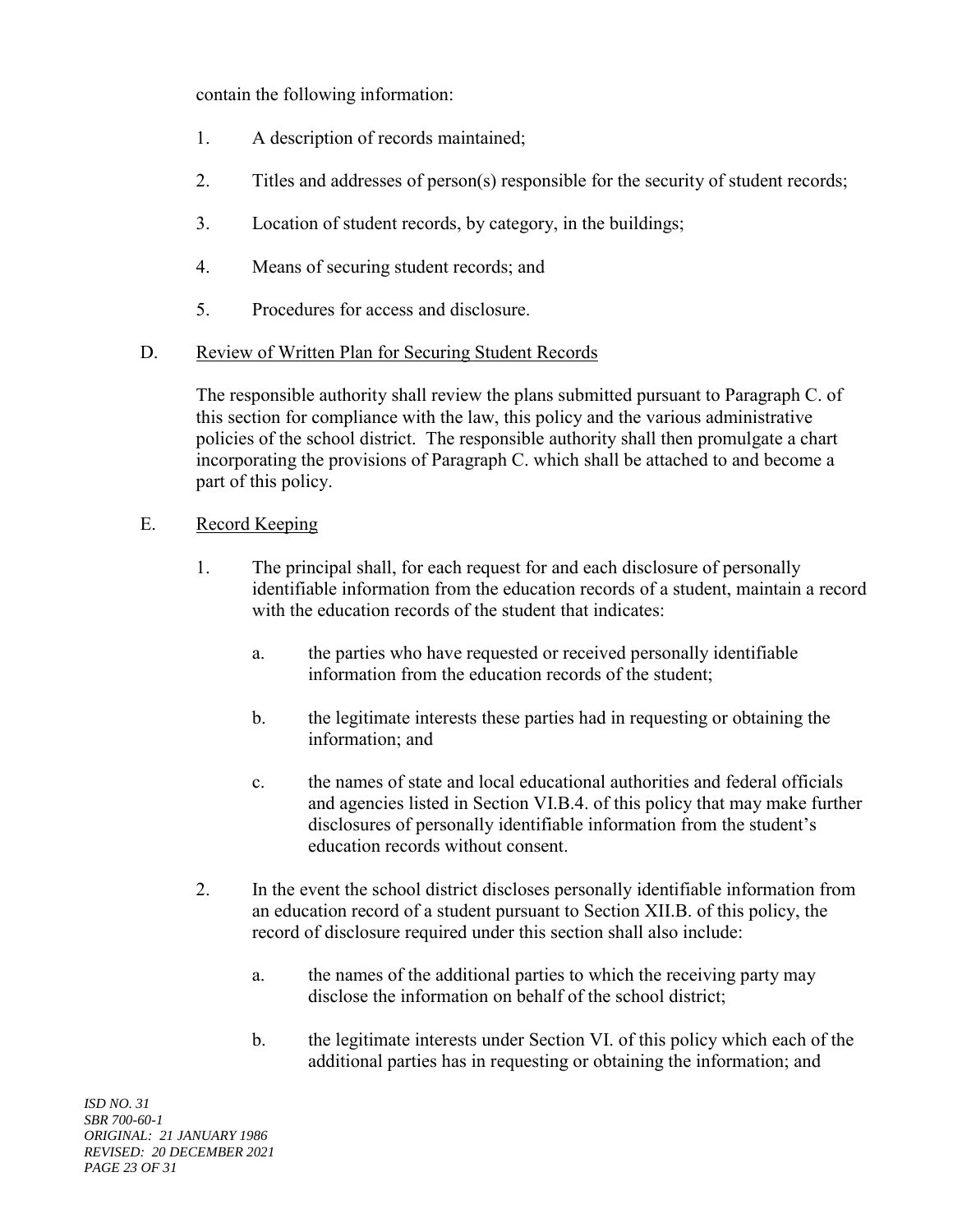- c. a copy of the record of further disclosures maintained by a state or local educational authority or federal official or agency listed in Section VI.B.4 of this policy in accordance with 34 C.F.R. ᶊ 99.32 and to whom the school district disclosed information from an education record. The school district shall request a copy of the record of further disclosures from a state or local educational authority or federal official or agency to whom education records were disclosed upon a request from a parent or eligible student to review the record of requests for disclosure.
- 3. Section XIII.E.1. does not apply to requests by or disclosure to a parent of a student or an eligible student, disclosures pursuant to the written consent of a parent of a student or an eligible student, requests by or disclosures to other school officials under Section VI.B.1. of this policy, to requests for disclosures of directory information under Section VII. of this policy, or to a party seeking or receiving the records as directed by a Federal grand jury or other law enforcement subpoena and the issuing court or agency has ordered that the existence or the contents of the subpoena or the information provided in response to the subpoena not be disclosed or as directed by an ex parte court obtained by the United States Attorney General (or designee not lower than an Assistant Attorney General) concerning investigations or prosecutions of an offense listed in 18.U.S.C. s  $2332b(g)(5)(B)$  or an act of domestic or international terrorism.
- 4. The record of requests of disclosures may be inspected by:
	- a. the parent of the student or the eligible student;
	- b. the school official or his or her assistants who are responsible for the custody of the records; and
	- c. the parties authorized by law to audit the record-keeping procedures of the school district.
- 5. The school district shall record the following information when it discloses personally identifiable information from education records under the health or safety emergency exception:
	- a. the articulable and significant threat to the health or safety of a student or other individual that formed the basis for the disclosure; and
	- b. the parties to whom the school district disclosed the information.
- 6. The record of requests and disclosures shall be maintained with the education records of the student as long as the school district maintains the student's education records.

## XIV. RIGHT TO INSPECT AND REVIEW EDUCATION RECORDS

*ISD NO. 31 SBR 700-60-1 ORIGINAL: 21 JANUARY 1986 REVISED: 20 DECEMBER 2021 PAGE 24 OF 31*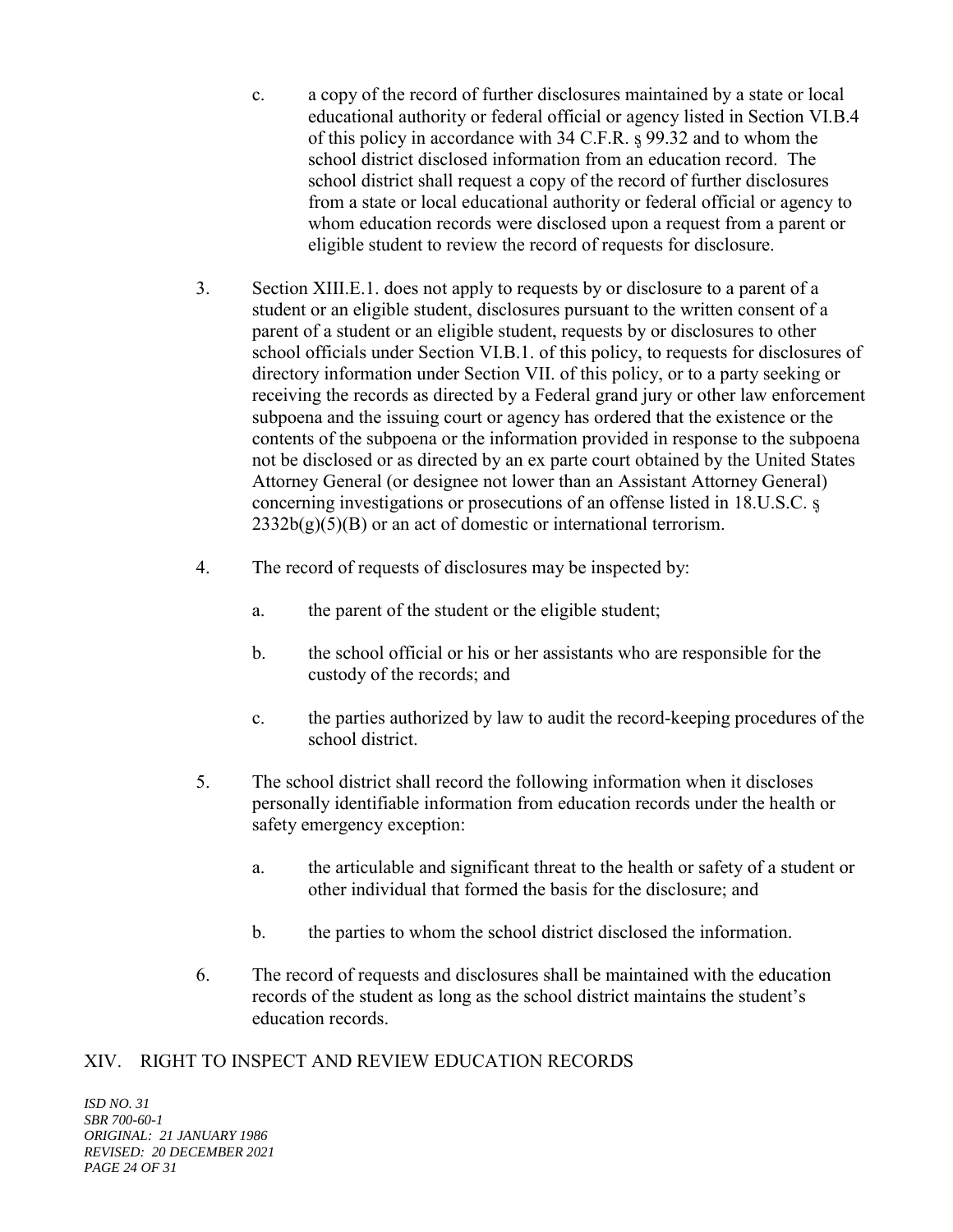## A. Parent of a Student, an Eligible Student or the Parent of an Eligible Student Who is Also a Dependent Student

The school district shall permit the parent of a student, an eligible student or the parent of an eligible student who is also a dependent student who is or has been in attendance in the school district to inspect or review the education records of the student, except those records which are made confidential by state or federal law or as otherwise provided in Section VIII. of this policy.

### B. Response to Request for Access

The school district shall respond to any request pursuant to Subdivision A. of this section immediately, if possible, or within ten (10) days of the date of the request, excluding Saturdays, Sundays and legal holidays.

### C. Right to Inspect and Review

The right to inspect and review education records under Subdivision A. of this section includes:

- 1. The right to a response from the school district to reasonable requests for explanations and interpretations of records; and
- 2. If circumstances effectively prevent the parent or eligible student from exercising the right to inspect and review the education records, the school district shall provide the parent or eligible student with a copy of the records requested or make other arrangements for the parent or eligible student to inspect and review the requested records.
- 3. Nothing in this policy shall be construed as limiting the frequency of inspection of the education records of a student with a disability by the student's parent or guardian or by the student upon the student reaching the age of majority.

## D. Form of Request

Parents or eligible students shall submit to the school district a written request to inspect education records which identify as precisely as possible the record or records he or she wishes to inspect.

#### E. Collection of Student Records

If a student's education records are maintained in more than one location, the responsible authority may collect copies of the records or the records themselves from the various locations so they may be inspected at one site. However, if the parent or eligible student wishes to inspect these records where they are maintained, the school district shall attempt to accommodate those wishes. The parent or eligible student shall be notified of the time and place where the records may be inspected.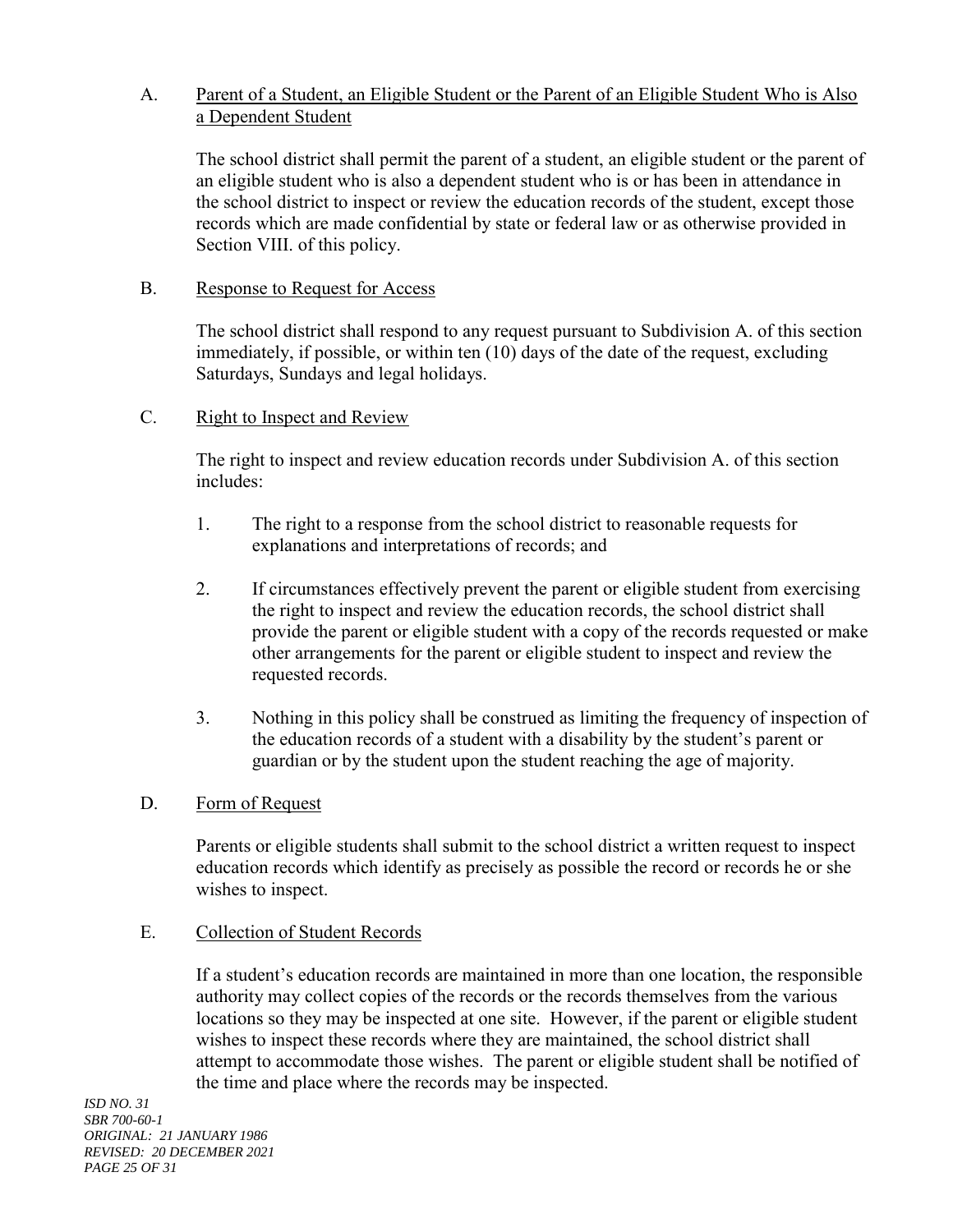## F. Records Containing Information on More Than One Student

If the education records of a student contain information on more than one student, the parent or eligible student may inspect and review or be informed of only the specific information which pertains to that student.

## G. Authority to Inspect or Review

The school district may presume that either parent of the student has authority to inspect or review the education records of a student unless the school district has been provided with evidence that there is a legally binding instrument or a state law or court order governing such matters as marriage dissolution, separation or custody which provides to the contrary.

## H. Fees for Copies of Records

- 1. The school district shall charge a reasonable fee for providing photocopies or printed copies of records unless printing a copy is the only method to provide for the inspection of data. In determining the amount of the reasonable fee, the school district shall consider the following:
	- a. the cost of materials, including paper, used to provide the copies;
	- b. the cost of the labor required to prepare the copies;
	- c. any schedule of standard copying charges established by the school district in its normal course of operations;
	- d. any special costs necessary to produce such copies from machine based record-keeping systems, including but not limited to computers and microfilm systems; and
	- e. mailing costs.
- 2. If 100 or fewer pages of black and white, letter or legal size paper copies are requested, actual costs shall not be used, and, instead, the charge shall be no more than 25 cents for each page copies.
- 3. The cost of providing copies shall be borne by the parent or eligible student.
- 4. The responsible authority, however, may not impose a fee for a copy of an education record made for a parent or eligible student if doing so would effectively prevent or, in the case of a student with a disability, impair the parent or eligible student from exercising their right to inspect or review the student's education records.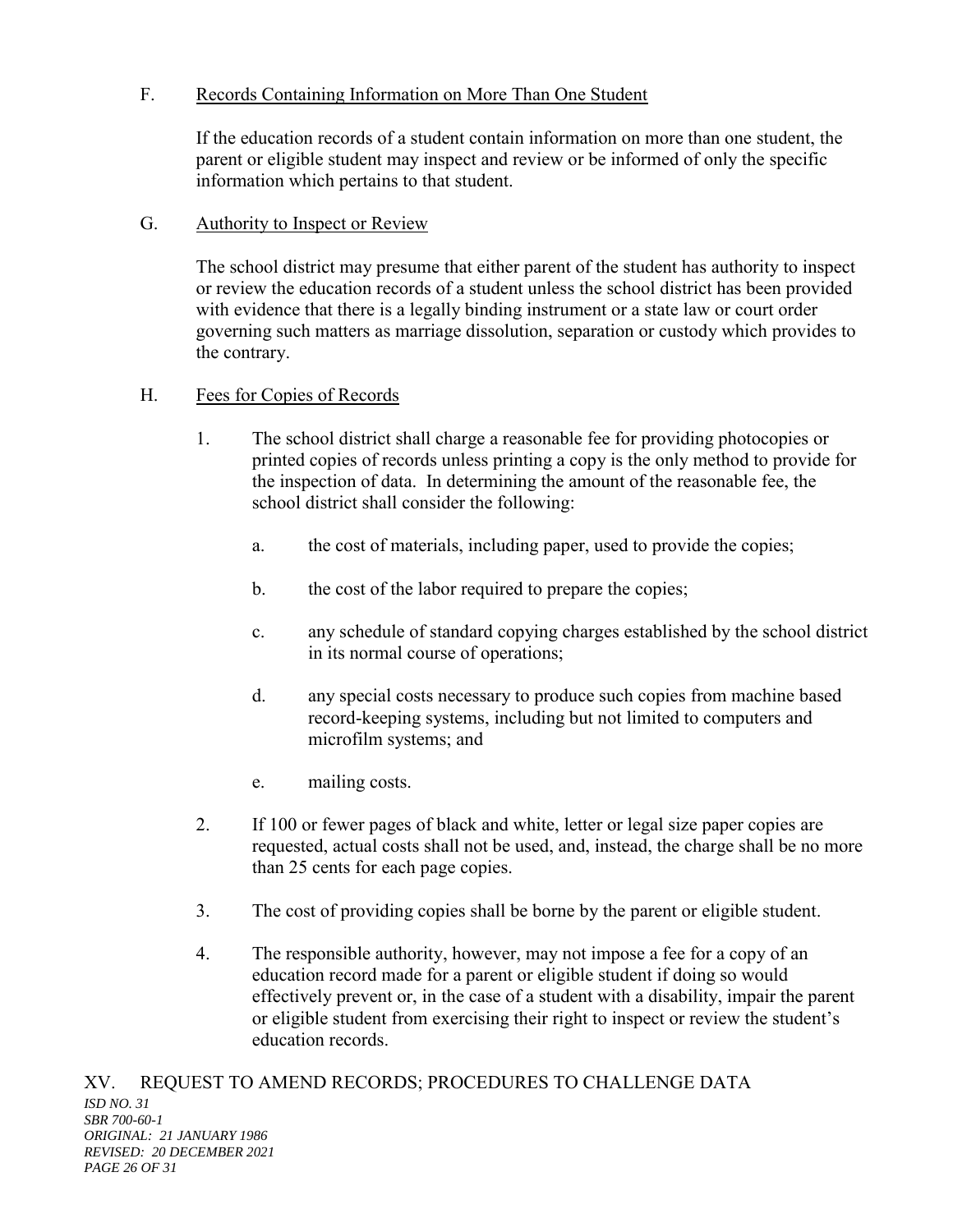### A. Request to Amend Education Records

The parent of a student or an eligible student who believes that information contained in the education records of the student is inaccurate, misleading or violates the privacy or other rights of the student may request that the school district amend those records.

- 1. The request shall be in writing, shall identify the item the requestor believes to be inaccurate, misleading or in violation of the privacy or other rights of the student, shall state the reason for this belief, and shall specify the correction the requestor wishes the school district to make. The request shall be signed and dated by the requestor.
- 2. The school district shall decide whether to amend the education records of the student in accordance with the request within thirty (30) days after receiving the request.
- 3. If the school district decides to refuse to amend the education records of the student in accordance with the request, it shall inform the parent of the student or the eligible student of the refusal and advise the parent or eligible student of the right to a hearing under Subdivision B. of this section.

## B. Right to a Hearing

If the school district refuses to amend the education records of a student, the school district, on request, shall provide an opportunity for a hearing in order to challenge the content of the student's education records to ensure that information in the education records of the student is not inaccurate, misleading, or otherwise in violation of the privacy or other rights of the student. A hearing shall be conducted in accordance with Subdivision C. of this section.

- 1. If, as a result of the hearing, the school district decides that the information is inaccurate, misleading, or otherwise in violation of the privacy or other rights of the student, it shall amend the education records of the student accordingly and so inform the parent of the student or the eligible student in writing.
- 2. If, as a result of the hearing, the school district decides that the information is not inaccurate, misleading, or otherwise in violation of the privacy or other rights of the student, it shall inform the parent or eligible student of the right to place a statement in the record commenting on the contested information in the record or stating why he or she disagrees with the decision of the school district, or both.
- 3. Any statement placed in the education records of the student under Subdivision B. of this section shall:
	- a. be maintained by the school district as part of the education records of the student so long as the record or contested portion thereof is maintained by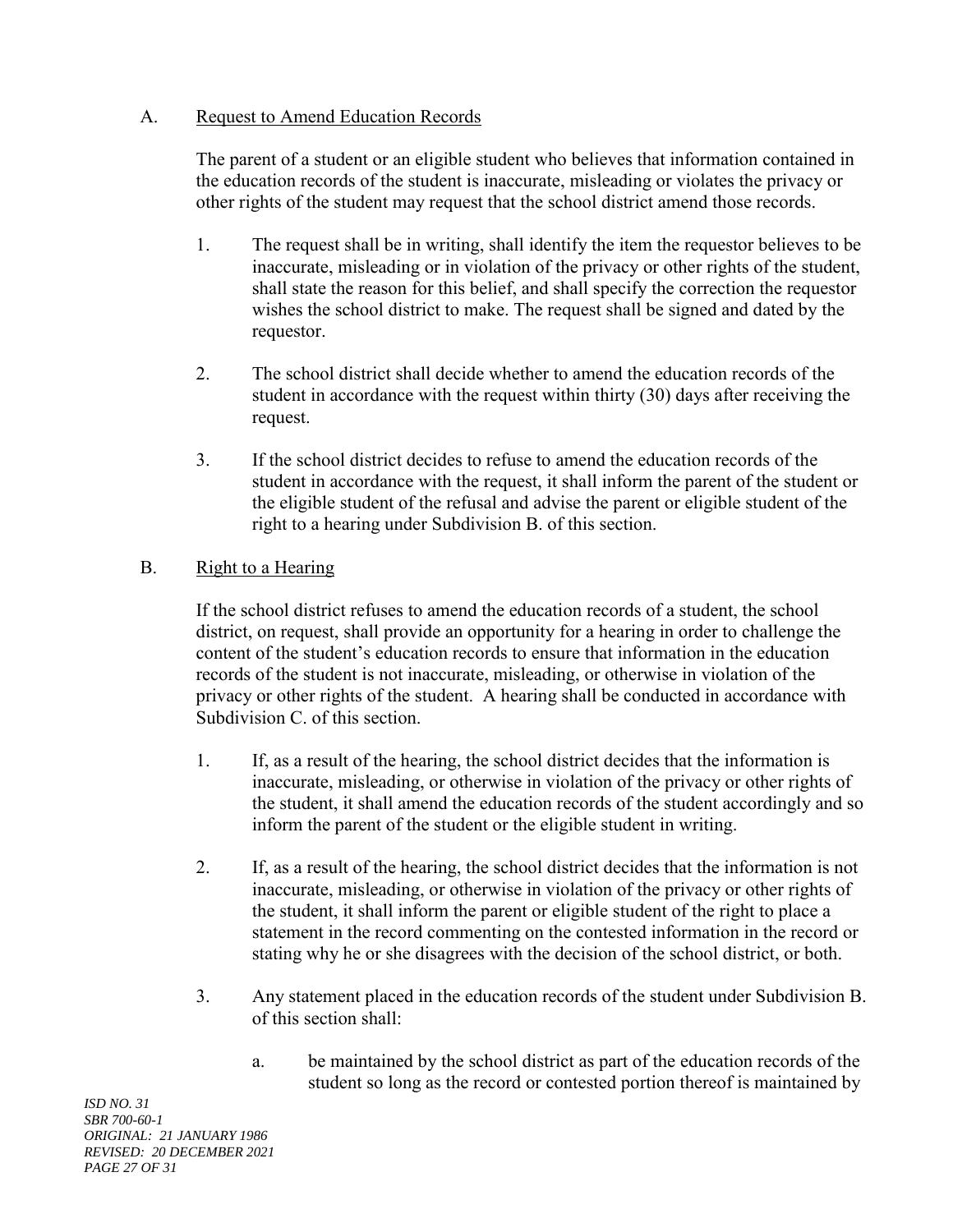the school district; and

b. if the education records of the student or the contested portion thereof is disclosed by the school district to any party, the explanation shall also be disclosed to that party.

## C. Conduct of Hearing

- 1. The hearing shall be held within a reasonable period of time after the school district has received the request, and the parent of the student or the eligible student shall be given notice of the date, place and time reasonably in advance of the hearing.
- 2. The hearing may be conducted by any individual, including an official of the school district who does not have a direct interest in the outcome of the hearing. The school board attorney shall be in attendance to present the school board's position and advise the designated hearing officer on legal and evidentiary matters.
- 3. The parent of the student or eligible student shall be afforded a full and fair opportunity for hearing to present evidence relative to the issues raised under Subdivisions A. and B. of this section and may be assisted or represented by individuals of his or her choice at his or her own expense, including an attorney.
- 4. The school district shall make a decision in writing within a reasonable period of time after the conclusion of the hearing. The decision shall be based solely on evidence presented at the hearing and shall include a summary of evidence and reasons for the decision.
- D. Appeal

The final decision of the designated hearing officer may be appealed in accordance with the applicable provisions of the Minnesota Statutes Chapter 14 relating to contested cases.

# XVI. PROBLEMS ACCESSING DATA

- A. The data practices compliance official is the designated employee to whom persons may direct questions or concerns regarding problems in obtaining access to data or other data practices problems.
- B. Data practices compliance official means the Superintendent of Schools.
- C. Any request by an individual with a disability for reasonable modifications of the school district's policies or procedures for purposes of accessing records shall be made to the data practices compliance official.

*ISD NO. 31 SBR 700-60-1 ORIGINAL: 21 JANUARY 1986 REVISED: 20 DECEMBER 2021 PAGE 28 OF 31*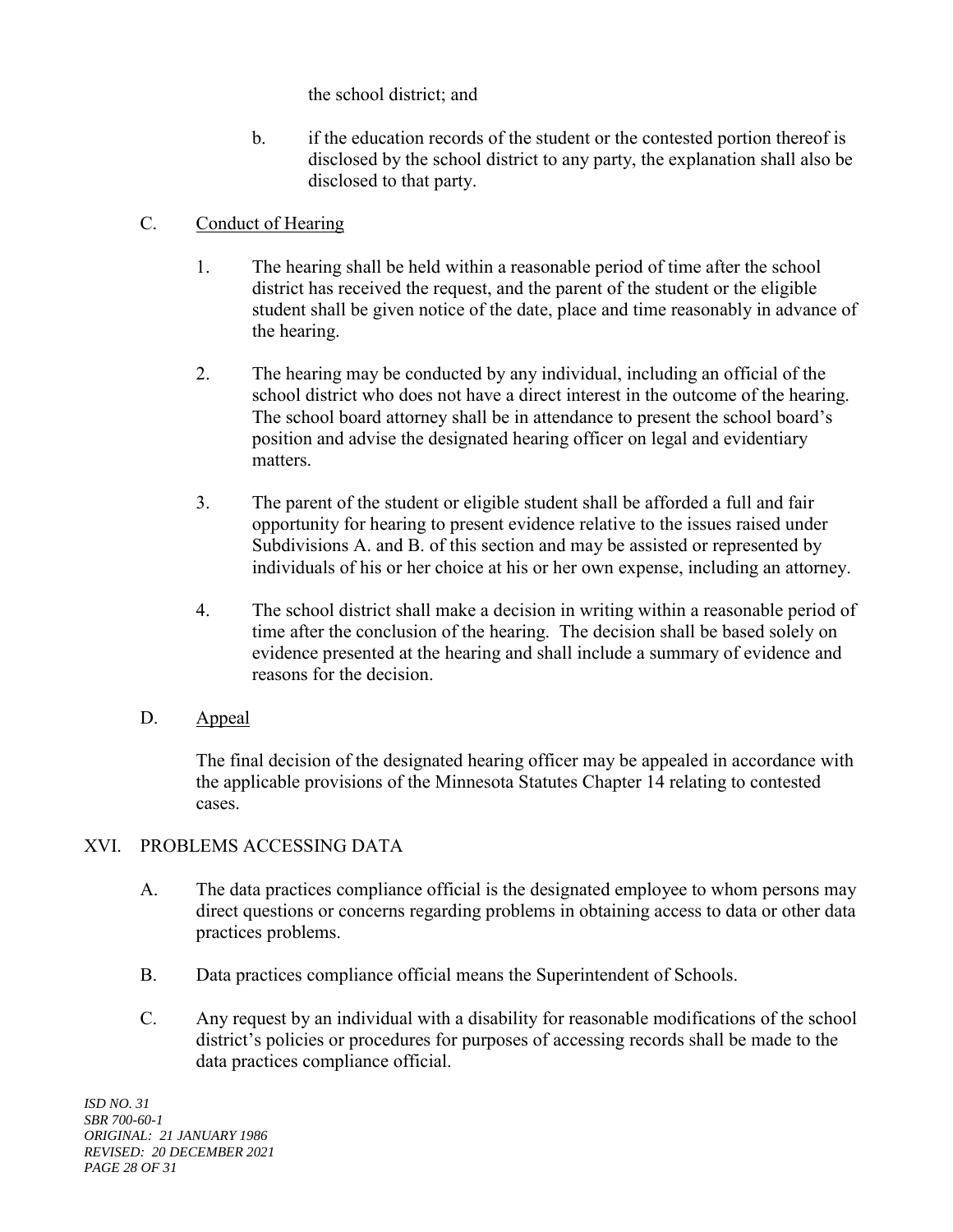### XVII. COMPLAINTS FOR NONCOMPLIANCE WITH FERPA

### A. Where to File Complaints

Complaints regarding alleged violations of rights accorded parents and eligible students by FERPA, and the rules promulgated thereunder, shall be submitted in writing to the U.S. Department of Education, Student Privacy Policy Office, 400 Maryland Avenue, S.W., Washington, D.C. 20202-4605.

#### B. Content of Complaint

A complaint filed pursuant to this section must contain specific allegations of fact giving reasonable cause to believe that a violation of FERPA and the rules promulgated thereunder has occurred.

#### XVIII. WAIVER

A parent or eligible student may waive any of his or her rights provided herein pursuant to FERPA. A waiver shall not be valid unless in writing and signed by the parent or eligible student. The school district may not require such a waiver.

### XIX. ANNUAL NOTIFICATION OF RIGHTS

#### A. Contents of Notice

The school district shall give parents of students currently in attendance and eligible students currently in attendance annual notice by such means as are reasonably likely to inform the parents and eligible students of the following:

- 1. That the parent or eligible student has a right to inspect and review the student's education records and the procedure for inspecting and reviewing education records;
- 2. That the parent or eligible student has a right to seek amendment of the student's education records to ensure that those records are not inaccurate, misleading, or otherwise in violation of the student's privacy or other rights and the procedure for requesting amendment of records;
- 3. That the parent or eligible student has a right to consent to disclosures of personally identifiable information contained in the student's education records, except to the extent that federal and state law and the regulations promulgated thereunder authorize disclosure without consent;
- 4. That the parent or eligible student has a right to file a complaint with the U.S. Department of Education regarding an alleged failure by the school district to comply with the requirements of FERPA, and the rules promulgated thereunder;

*ISD NO. 31 SBR 700-60-1 ORIGINAL: 21 JANUARY 1986 REVISED: 20 DECEMBER 2021 PAGE 29 OF 31*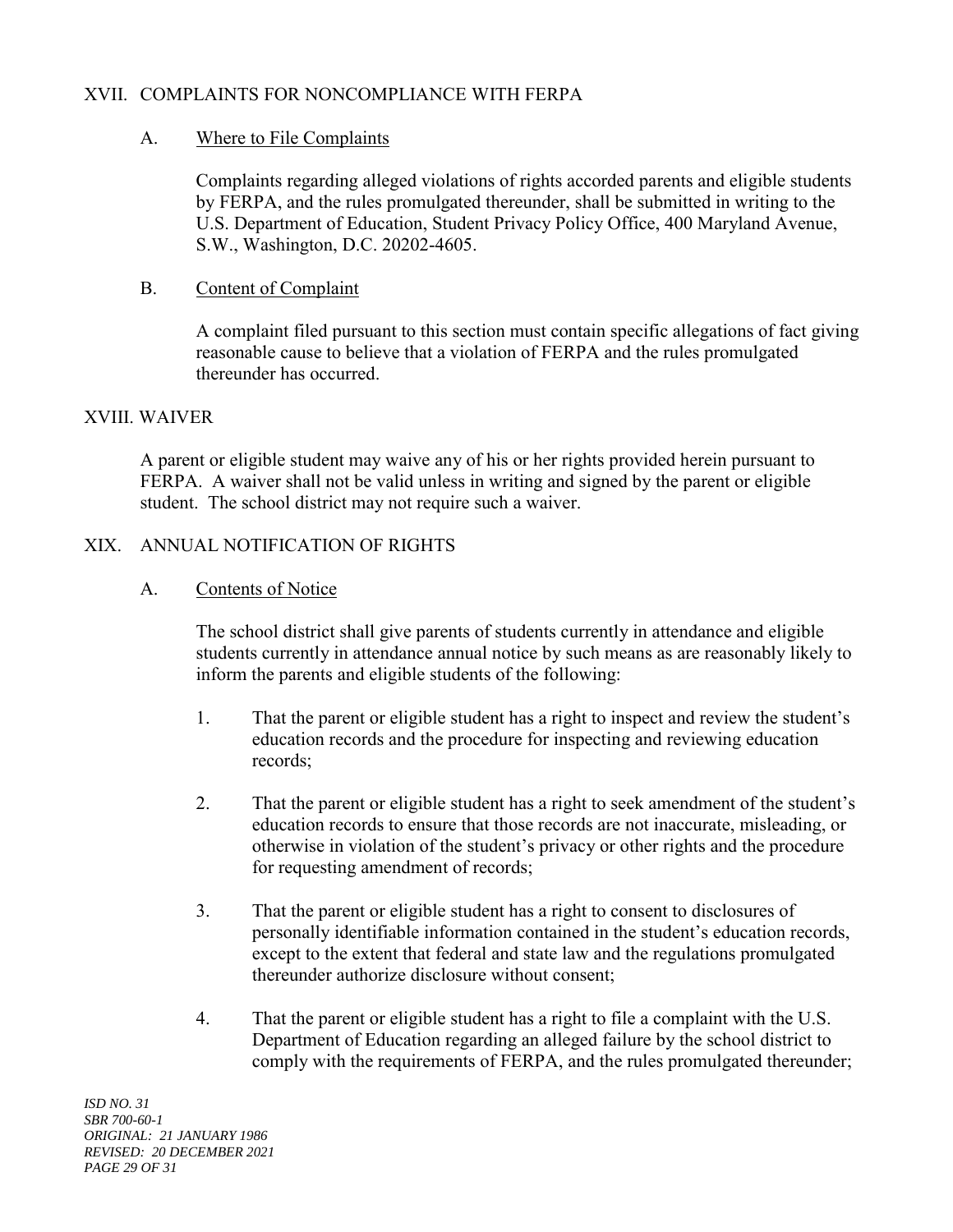- 5. The criteria for determining who constitutes a school official and what constitutes a legitimate educational interest for purposes of disclosing education records to other school officials whom the school district has determined to have legitimate educational interests; and
- 6. That the school district forwards education records on request to a school in which a student seeks or intends to enroll or is already enrolled as long as the disclosure is for purposes related to the student's enrollment or transfer and that such records may include suspension and expulsion records pursuant to the federal Every Student Succeeds Act and, if applicable, a student's history of violent behavior.

### B. Notification to Parents of Students Having a Primary Home Language Other Than English

The school district shall provide for the need to effectively notify parents of students identified as having a primary or home language other than English.

C. Notification to Parents or Eligible Students Who are Disabled

The school district shall provide for the need to effectively notify parents or eligible students identified as disabled.

#### XX. DESTRUCTION AND RETENTION OF RECORDS

Destruction and retention of records by the school district shall be controlled by state and federal law.

## XXI. COPIES OF POLICY

Copies of this policy may be obtained by parents and eligible students at the office of the Superintendent.

| Legal References:   | Minn. Stat. Ch. 13 (Minnesota Government Data Practices Act)                                         |
|---------------------|------------------------------------------------------------------------------------------------------|
|                     | Minn. Stat. $\S$ 13.393 (Attorneys)                                                                  |
|                     | Minn. Stat. Ch. 14 (Administrative Procedures Act)                                                   |
|                     | Minn. Stat. § 120A.22 (Compulsory Instruction)                                                       |
|                     | Minn. Stat. $\S$ 121A.40-121A.56 (The Pupil Fair Dismissal Act)                                      |
|                     | Minn. Stat. § 121A.75 (Receipt of Records; Sharing)                                                  |
|                     | Minn. Stat. § 127A.852 (Military-Connected Youth Identifier)                                         |
|                     | Minn. Stat. § 144.341-144.347 (Consent of Minors for Health Services)                                |
|                     | Minn. Stat. Ch. 256B (Medical Assistance for Needy Persons)                                          |
|                     | Minn. Stat. Ch. 256L (MinnesotaCare)                                                                 |
|                     | Minn. Stat. § 260B.171, Subds. 3 and 5 (Disposition Order and Peace Officer Records of Children)     |
|                     | Minn. Stat. Ch. 260E (Reporting Maltreatment of Minors)                                              |
|                     | Minn. Stat. § 363A.42 (Public Records; Accessibility)                                                |
|                     | Minn. Rules Parts 1205.0100-1205.2000 (Data Practices)                                               |
|                     | 10 U.S.C. § 503(b) and (c) (Enlistments: Recruiting Campaigns; Compilation of Directory Information) |
|                     | 18 U.S.C. § 2331 (Definitions)                                                                       |
| <i>ISD NO. 31</i>   |                                                                                                      |
| <i>SBR 700-60-1</i> |                                                                                                      |

*ORIGINAL: 21 JANUARY 1986 REVISED: 20 DECEMBER 2021 PAGE 30 OF 31*